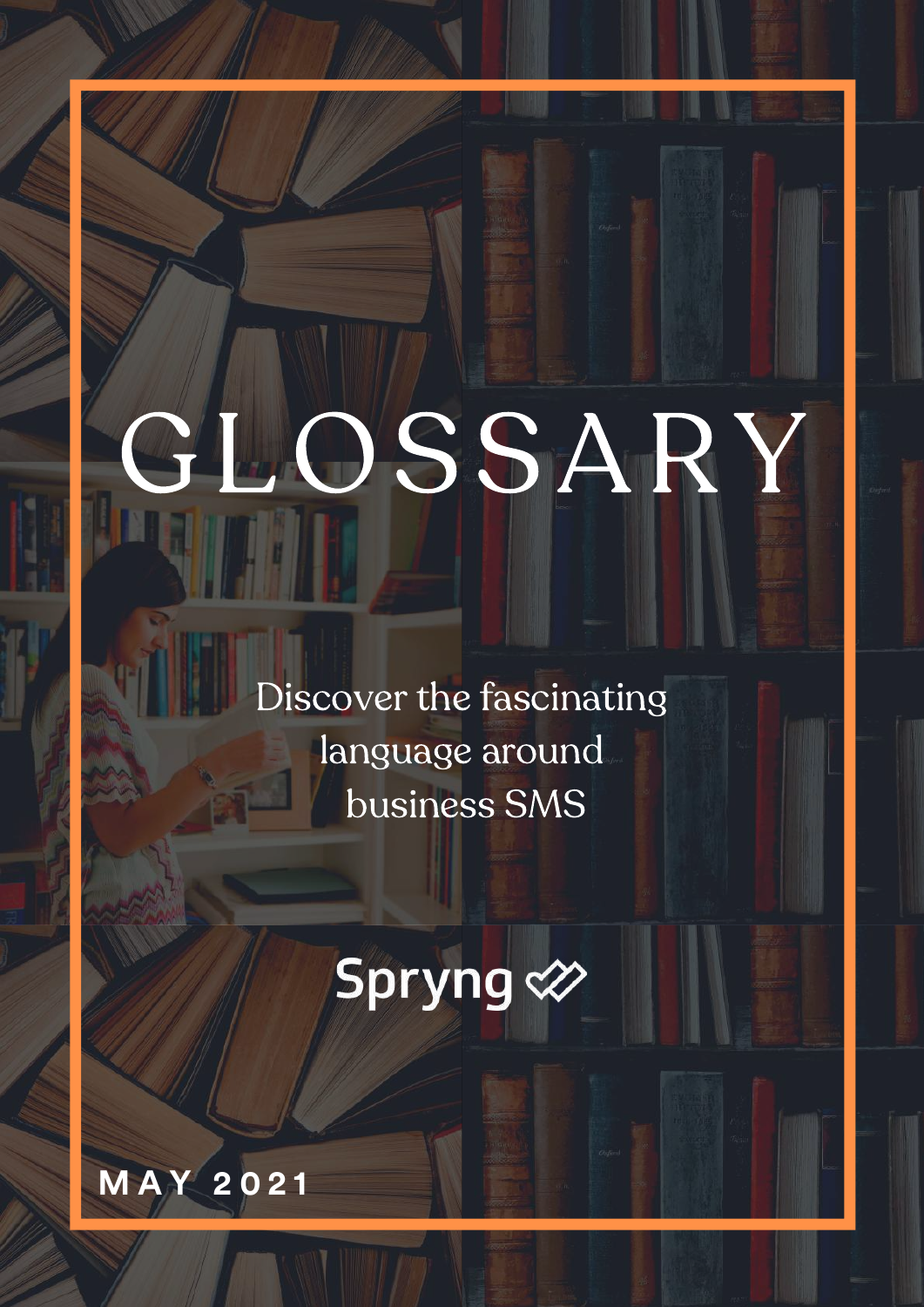#### INTRODUCTION

#### **Glossary**

/ˈɡlɒs(ə)ri/ NOUN - glossaries

A list of terms in a special subject, field, or area of usage, with accompanying definitions.

In the messaging industry, a fairly modern branch of telecommunications, there are many unusual words not commonly known to everybody. Some might also just have a different meaning than in colloquial language. SMS for business purposes is a bit of a techy subject and sometimes fairly hard to tackle without a minimum of knowledge in this sector. Even for people who start working at Spryng, the exciting journey begins with learning a whole new set of words - almost a different language. Thus, we completely understand the need for a little bit of explanation. Used wisely, SMS is a key element of any marketing campaign, but also allows your customers to identify themselves or to send out reminders and notifications.

We at Spryng believe this world should be accessible to all those who want it, so we have created our own glossary, a small subject-related dictionary with explanations on meaning, usage and additional information on how the respective terms apply to Spryng.



#### Enjoy discovering the fantastic world of SMS!

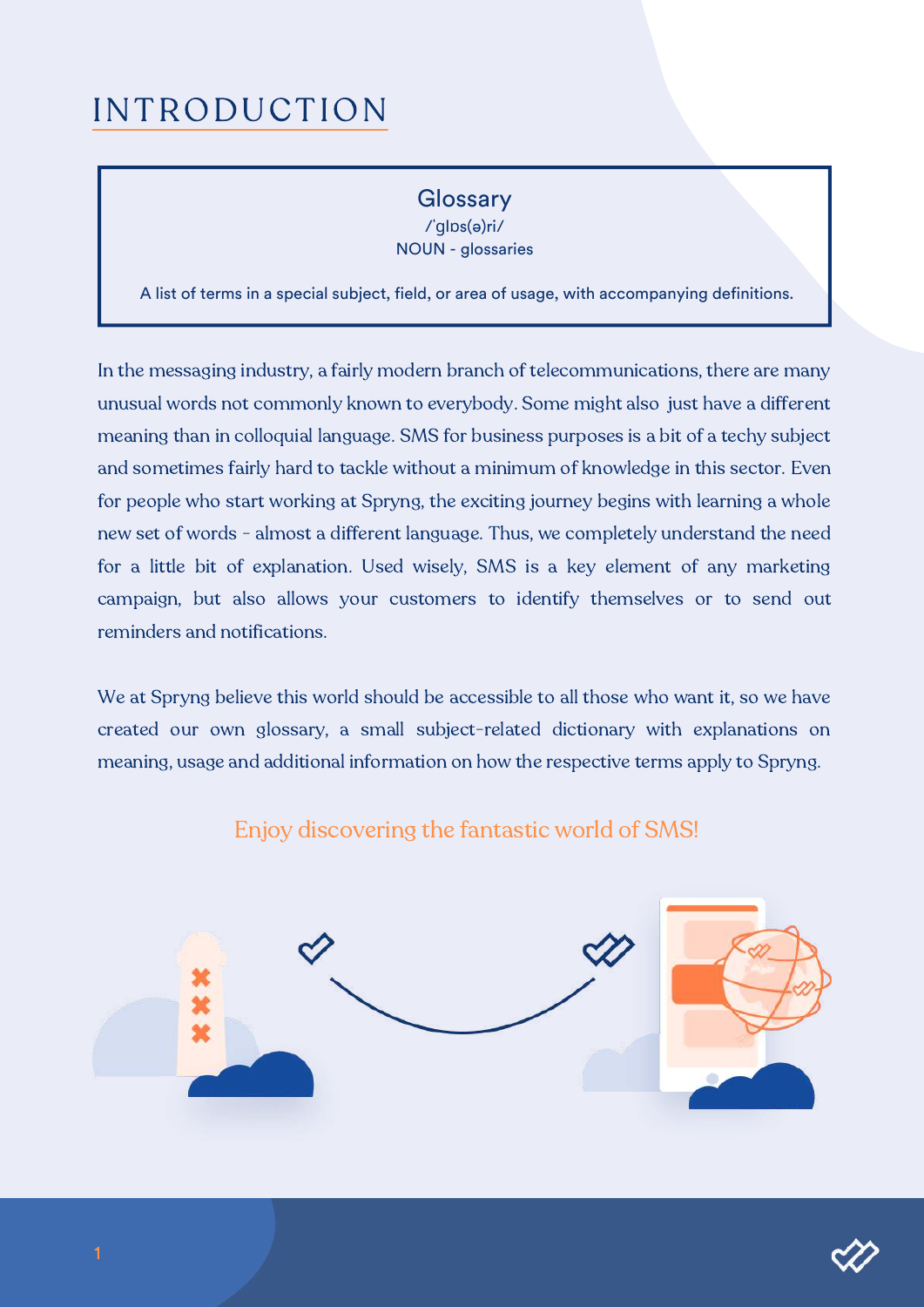#### INDEX

- **A** Appointment Reminders Application Programming Interface Array Authentication Autoscaling
- **B** Back-up Bearer Token Bulk SMS
- C | Character Set Click & Collect Content Restriction Country Code Cost Allocation Credit Alert **Credits** Custom Field Customer Experience Customer Portal
- D | Data Privacy Data Retention Period Data Security Delivery Rate Delivery Report Delivery Report Callback Downtime
- **E** | Electronic Health Record End-to-End-Encryption Encoding Error Code
- **F** Filters
- G GDPR **GitHub** Grey Routing
- I Integrations ISO
- J JSON-format
- K | Keyword
- **Last Mile** Long Code Long SMS
- M Machine-to-Human Machine-to-Machine Mail2SMS Multi-Factor Authentication MO Gateway
- **N** | NEN **Network** No-show **Notification** Net Promoter Score
- **O** Opening Rate **Operator Originator** One-Time-Password Opt-In Opt-Out

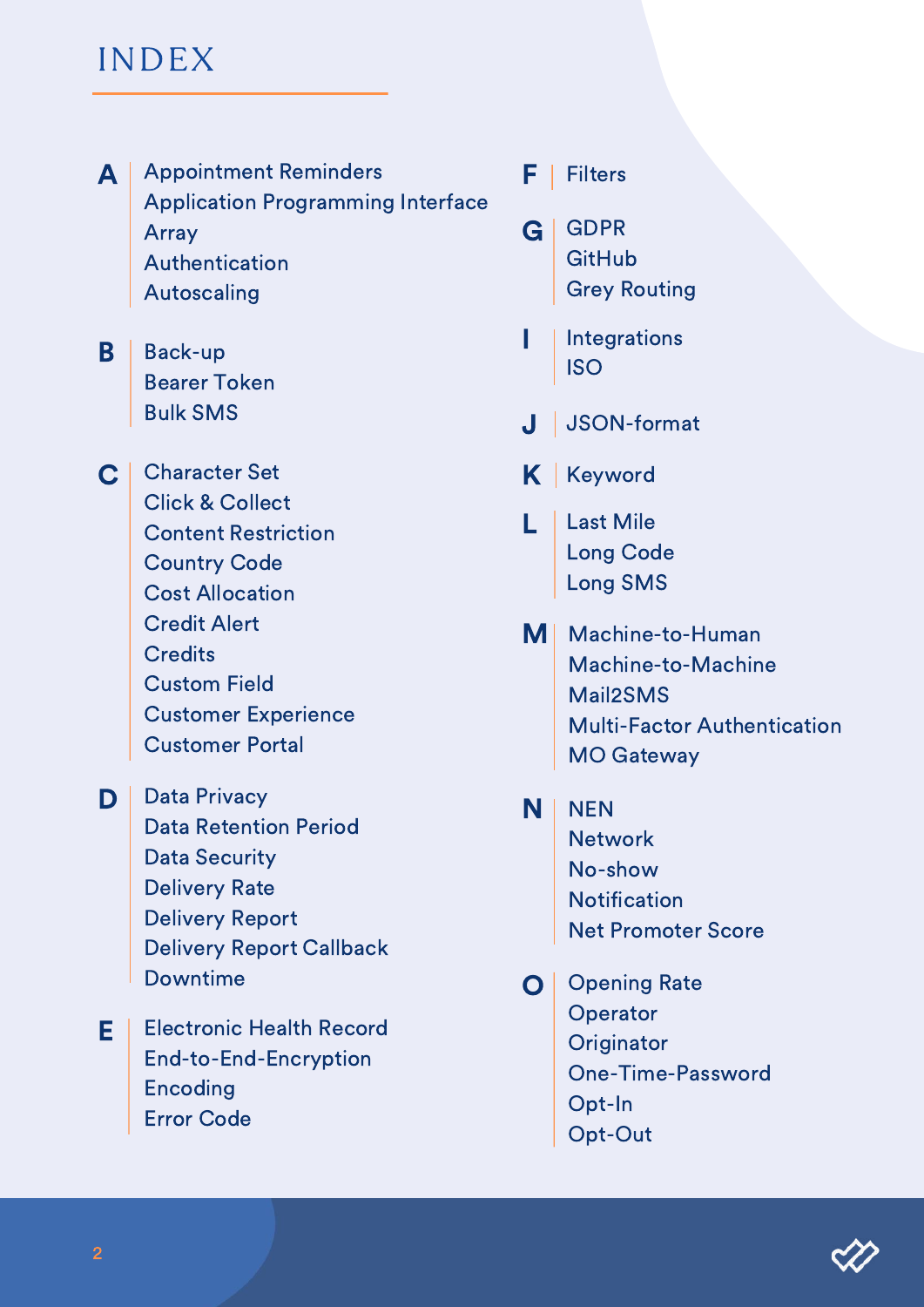#### INDEX

P **Parameters** Penetration Testing Plain Text Plug & Play Postpaid Prio Routing Promotional SMS

R Rate Limit Rich Communication Services Recipient Reference REST API Routes

S Software Development Kit Secret Key Sender ID **SFTP Shortcode** Smishing SMS SMS Gateway SMS Log SMS Marketing SMS Provider SMS Strategy SSL Certificate Staggered Prices **Status** String

> **Subaccounts Sustainability**

- T **Templates** Time Restrictions Time Stamp Transport Management System Top-up Transactional Message Two-Factor-Authentication Two-Way-Communication
- U | Unicode

≪

- **V** | Virtual Mobile Number Virtual Private Cloud Volume
- W WhatsApp For Business **Whitelisting**

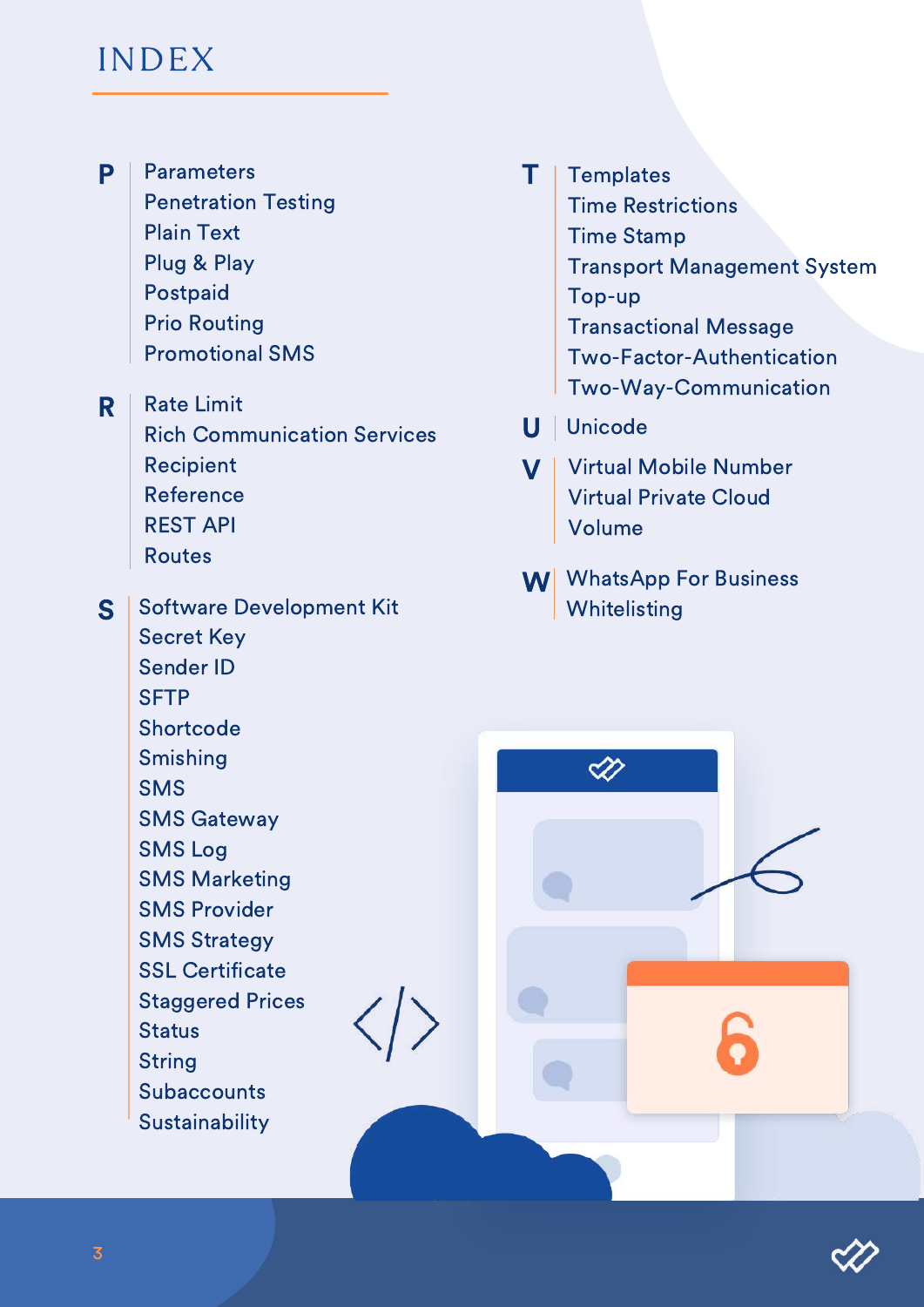## Appointment Reminders

A [Appointment](https://www.spryng.nl/en/sms-appointment-reminder/) reminders are text messages<br>days/hours/minutes prior to an appoint<br>function of SMS was the start of Spryng 18<br>By reminding patients of their appoint<br>medical office takes on the responsibility<br>showing up. It is s e n d a f e w days/hours/minutes prior to an appointment. This function of SMS was the start of Spryng 15 years ago. By reminding patients of their appointments, the medical office takes on the responsibility of patients showing up. It is important to note that no-shows otherwise lead to big losses for the institutions. Nowadays, we see that this tool is also used by shops, hairdressers, massage salons, etc.

An (AF<br>(AF two eac<br>me pho allc<br>via<br>4 Application Programming Interface (API) is a software intermediary that allows two applications or programs to talk to each other. Each time you send an instant message or check the weather on your phone, you're using an API. <u>Spryn[g's](https://www.spryng.nl/en/sms-api/) API</u> allows all sorts of systems to send out SMS





Similar to other programming languages, an Array in JSON is a list of items surrounded in square brackets ([]). Each item in the array is separated by a comma. An array can store multiple value types, including string, number, object or other array. Arrays are needed in regard to the integration and <u>use of our A[PI.](https://docs.spryngsms.com/)</u>

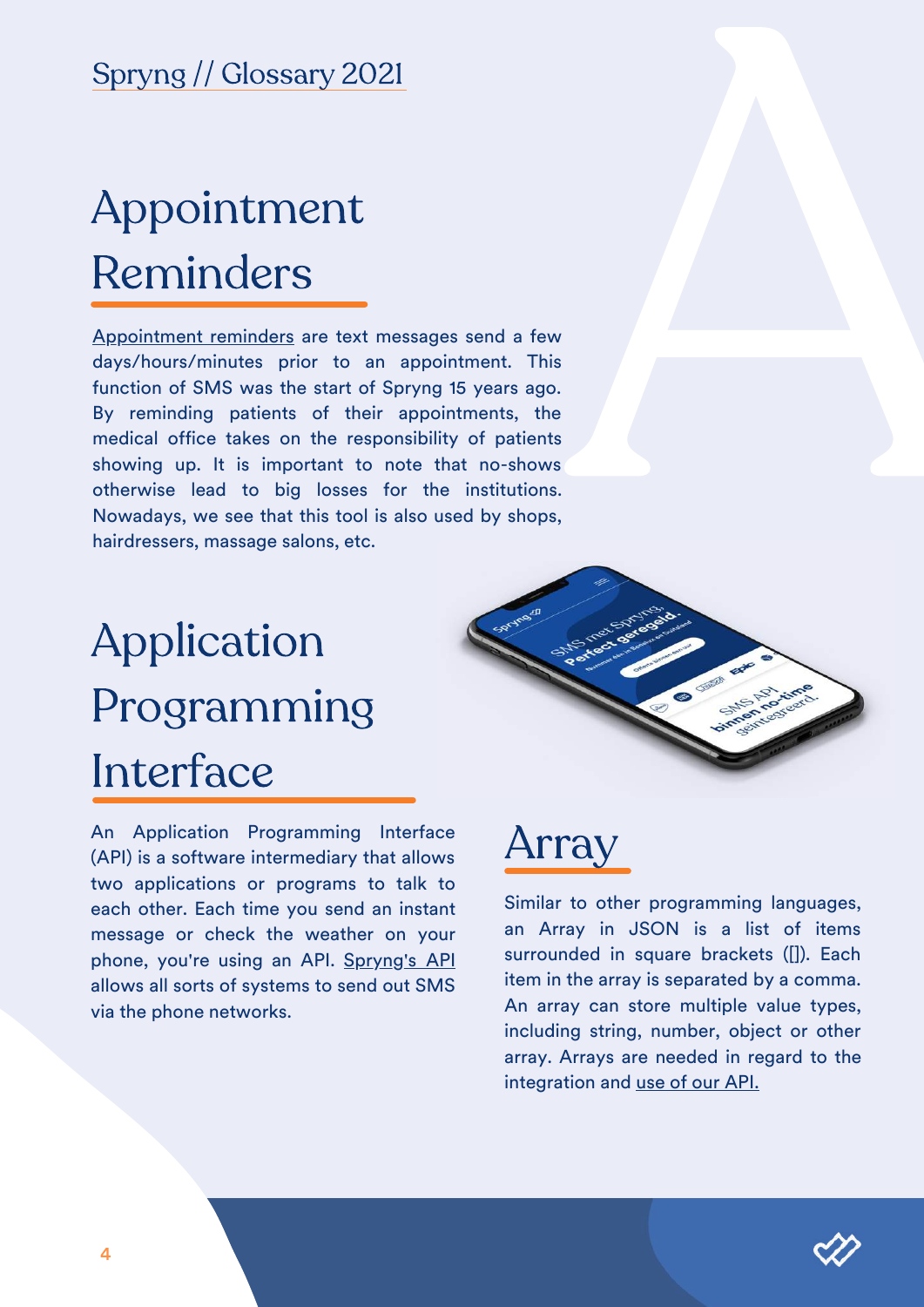Also called automatic scaling, is a method used in cloud computing that dynamically adjusts the amount of computational resources in a server farm automatically based on the amount of current requests. Spryng's servers are using automatic scaling to guarantee o p t i m al Spryng // Glossary 2021<br>Autoscaling<br>Also called automatic scaling, is a m<br>in cloud computing that dynamically<br>amount of computational resources<br>farm automatically based on the<br>current requests. Spryng's servers<br>automatic s



## ion

The process or action of verifying the identity of a user or process. Different systems may require different types of credentials to ascertain a user's identity. The credential often takes the form of a password, which is a secret and known only to the individual and the system. Additional security can be provided by using [authentication](https://www.spryng.nl/en/sms-authentication/) methods such as onetime-codes sent via sms to the user's phone in order to protect sensitive information.



A copy of a file or other item of information made in case the original is lost or damaged in order to provide higher data security. Spryng backs up **Back-up**<br>A copy of a file or other<br>information made in case the or<br>lost or damaged in order to<br>higher data security. Spryng b<br>all important information safely.

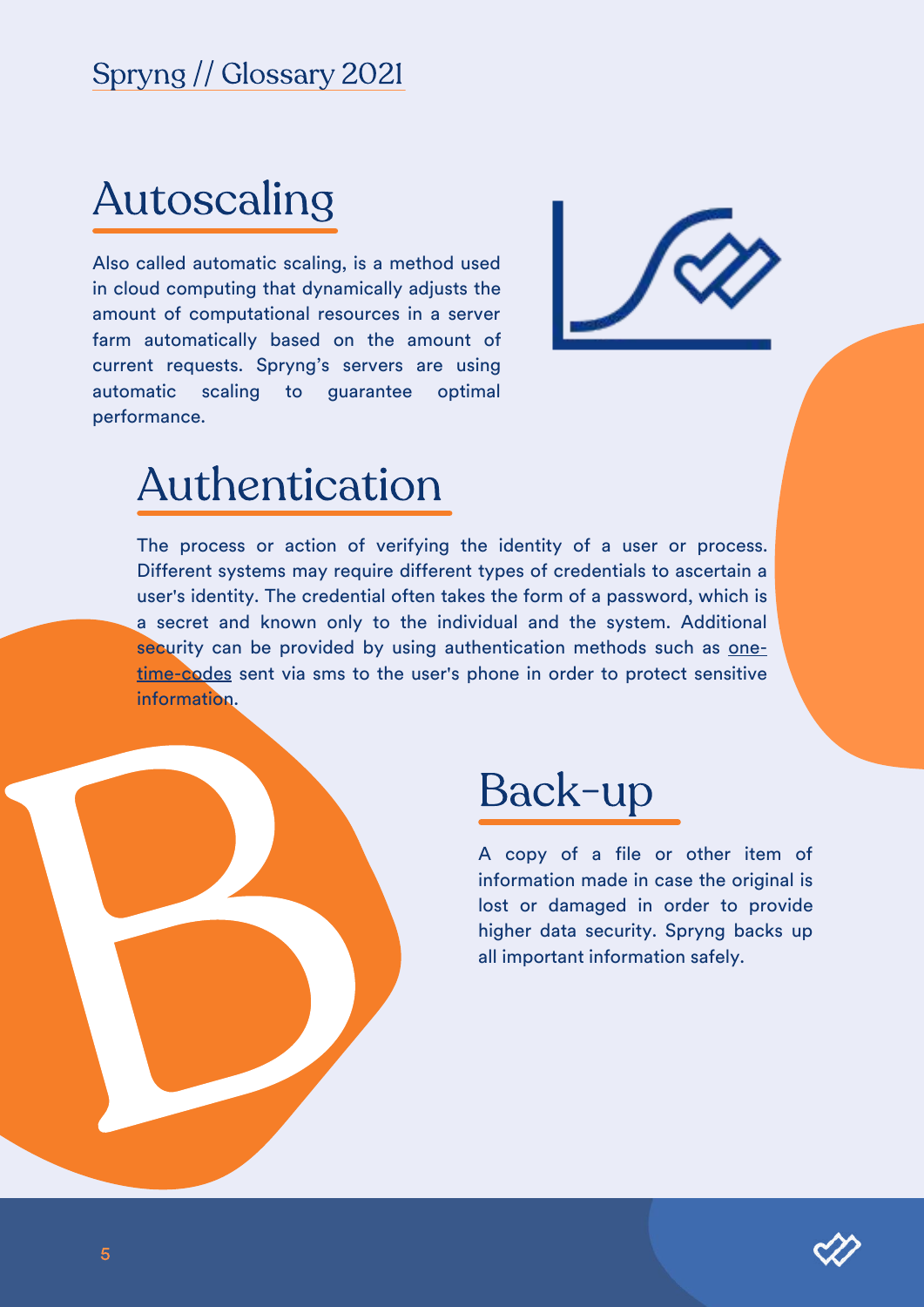

#### Bearer Token

The predominant type of access token used with OAuth 2.0 systems. A Bearer Token is an opaque string, not intended to have any meaning to clients using it. For example, Spryng's REST API is connected to a specific portal user with a Bearer Token, which can be generated in the portal profile. It always starts with the letters EY. Please note that it will only be visible once, so remember to save it immediately!

**REST API BEARER TOKEN: "EYJ0EXAIOIJKV1QILCJHBGCIOIJSUZI1NIISIMP0ASI6IJM1NZQ3Z DM5MGU3NDE4ZJCYNMFKZGZJZWQYZWY3M2UWNZY1ZWNJZGI YYJQ3MMQ0MDAZM2Q2NGU..."**

### Bulk SMS

Refers to sending an SMS message to multiple end users at the same time. Bulk [SMS](https://www.spryng.nl/en/bulk-sms/) is typically a "one-to-many" type of message and frequently used for marketing purposes. Via our platform up to 200.000 SMS can be sent within 5 minutes.

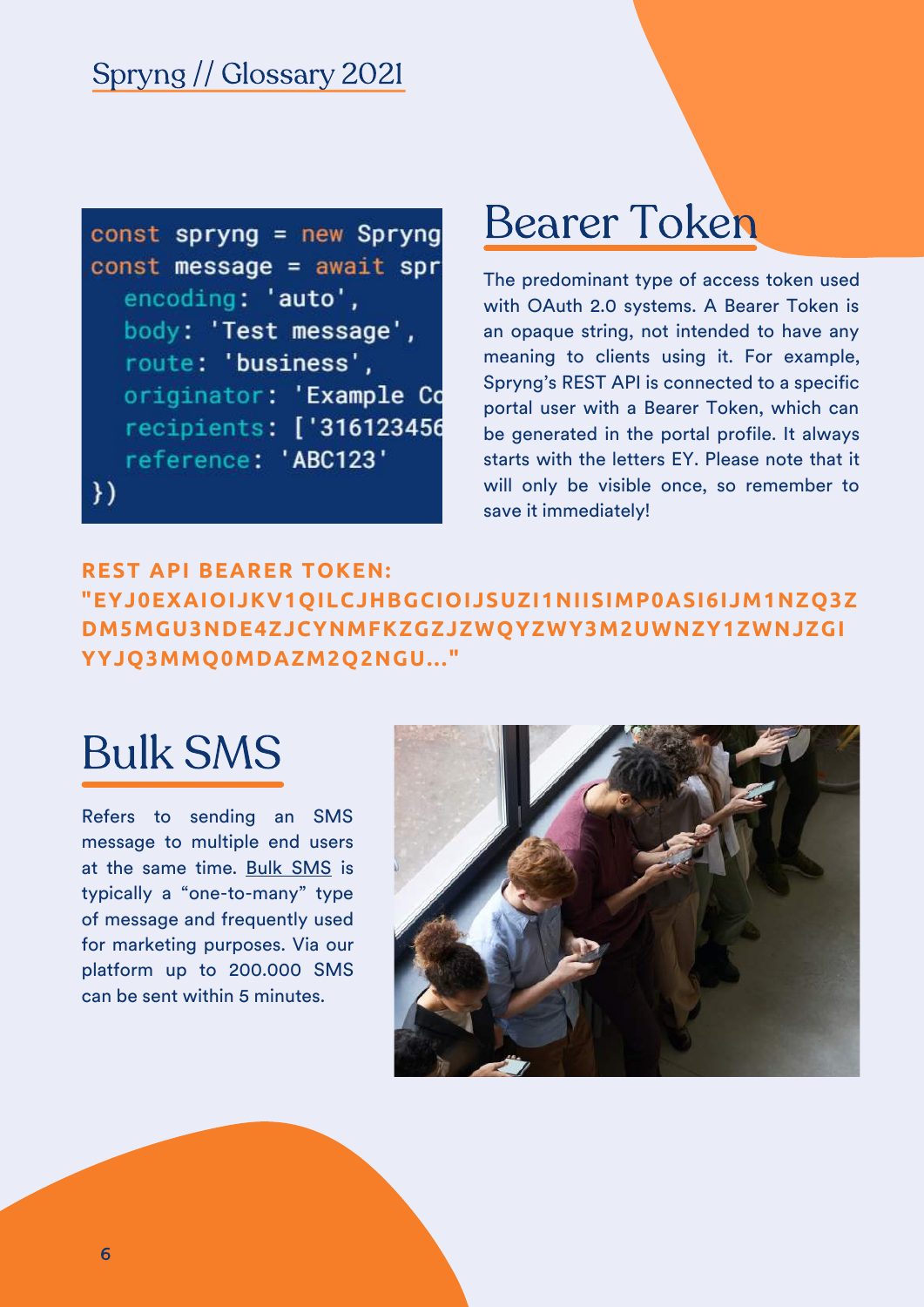#### Character Set

Spryng // Glossary 2021<br>Character Set<br>Defines the valid characters that can be used in source programs or interpreted<br>when a program is running. For <u>Spryng's SMS</u> these are Unicode characters and<br>Plain text, offering diff when a program is running. For [Spryng's](https://docs.spryngsms.com/) SMS these are Unicode characters and Plain text, offering different lenghts of texts.

#### Click & Collect

A shopping facility whereby a customer can buy or order goods from a store's website and collect them from a local branch and as such avoid delivery fees. This method has risen in popularity over the most recent years. SMS can be an e[xtremely](https://www.spryng.nl/en/handy-tool-for-click-collect-sms-service/) useful tool to avoid no-shows in this scenario.



#### Content restrictions

The content restrictions regulate the content an SMS can have in specific countries. These can reach from adult content, over gambling texts, all the way to religiously sensitive content. Spryng is well aware of all the current restrictions in various regions.

#### Country Code

A short numeric geographical code representing a specific country or area. Country codes are set internationally and need to be entered without the preceding 00 or + when using them with Spryng, so for example 31 for the Netherlands. Without the proper country code, a message will be undeliverable.

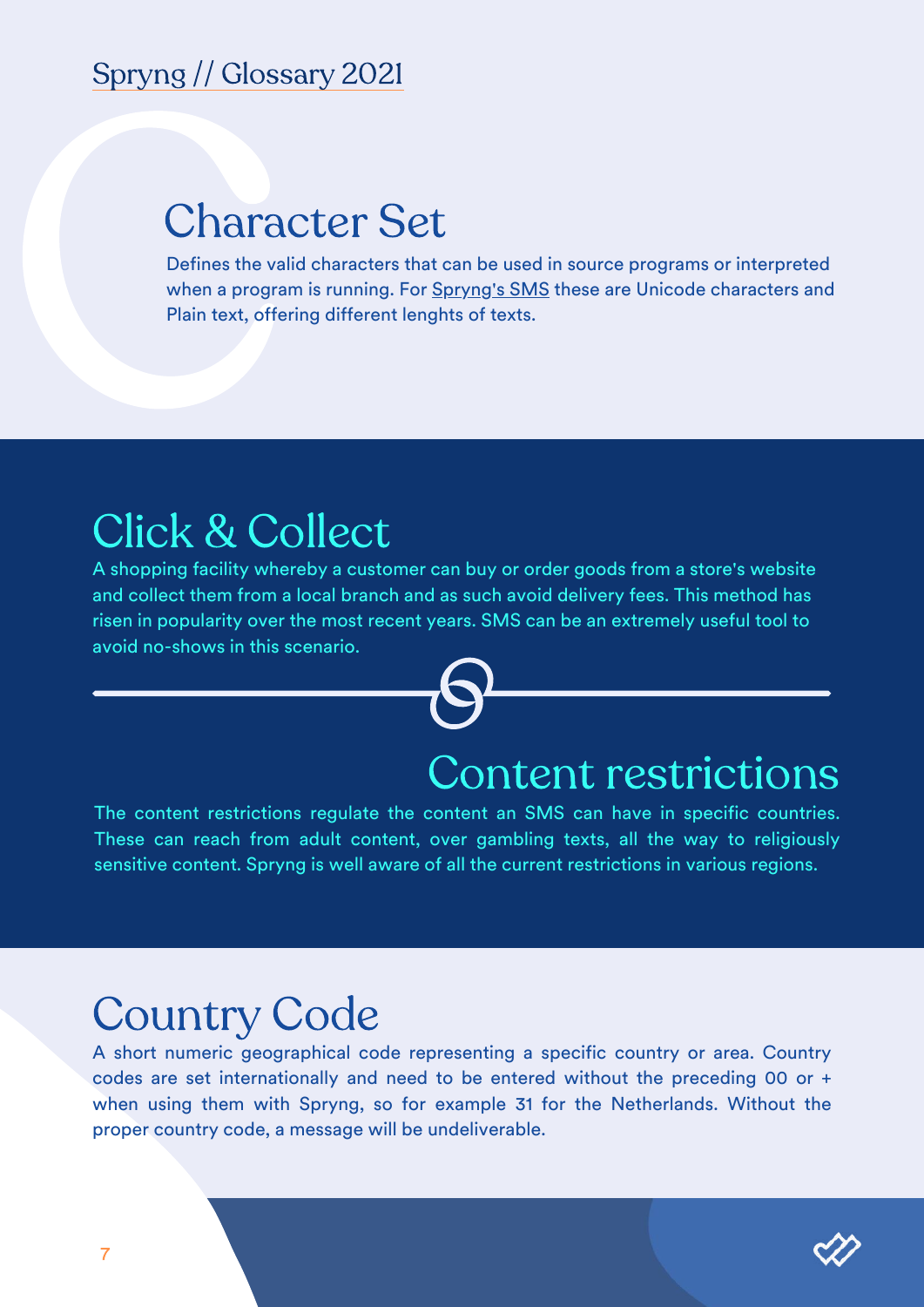

#### Cost Allocation

A process of providing relief to shared service organization's cost centers that provide a product or service. At Spryng, this more specifically means the possibility to see the exact amount of SMS sent by all subaccounts in the statistics. This leads to very easy organisation and accounting processes.

#### Credit Alert

When the amount of credits in your account in the portal reaches a specific low number set in advance, you can get a notification via mail or SMS. This allows for timely top-up of the credits to ensure there are always enough resources available to send SMS. This functionality needs to be activated in your account manually once. If you would like to have an automatic top-up at this point, please contact Spryng at support@spryng.nl





#### **Credits**

Are the "currency" with which you pay for sending SMS in our portal. The prices vary depending on several factors, including country of origin and destination as well as amount bought. Credits can be purchased via our customer portal or as an automatic top-up by contacting Spryng.



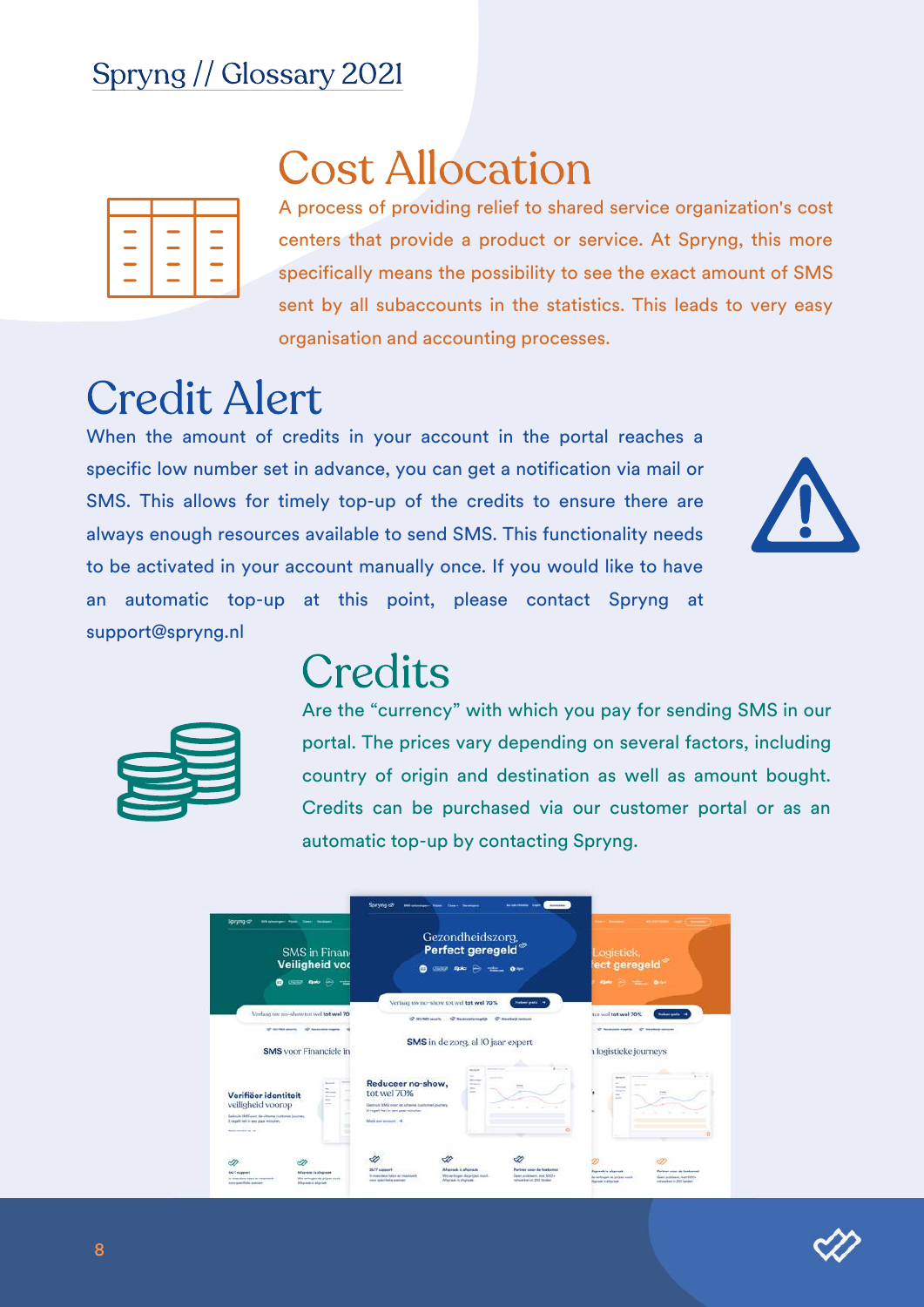#### Customer Experience

A totality of cognitive, affective, sensory, and behavioral consumer responses during all stages of the consumption process including prepurchase, consumption, and post-purchase stages. All of these stages can be improved and assessed easily by using SMS messages.



Custom fields are a means for storing and representing custom contact data. You can use these when creating a template in our portal and each of them accounts for 22 characters. Custom fields show data that is unique to each contact and has to be entered when adding the account to the address book. To add custom data you can use an Excel file saved as CSV, whereby the information for the first custom field will be filled in the second column of the file.

#### Customer Portal

Our [customer](https://portal.spryngsms.com/) portal is the webpage designed to give current customers access to services and information they need. It's private and secure, requiring log-on, if wished also with 2FA. Here you can manage your credits, send sms, see your statistics and change personal data. It's use is free of charge and it works as a personal dashboard and an account can simply be created via our website.



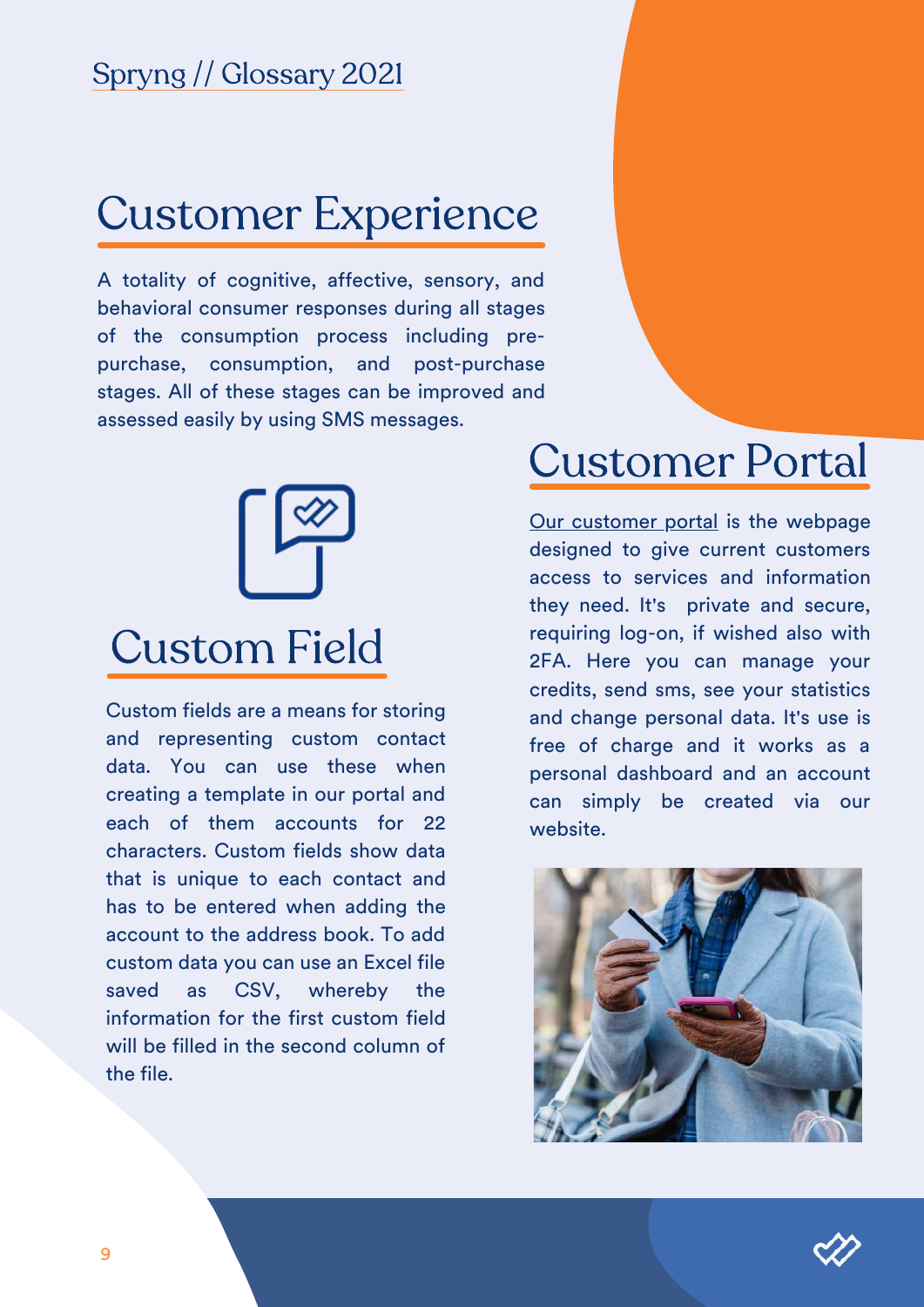#### Data privacy

Data private the ability of individual information. This topic plasma the ability of individual information. This topic plasma is essentive data from various security officer, constantly The protection of personal data from those who should not have access to it and the ability of individuals to determine who can access their personal information. This topic plays a [major](https://www.spryng.nl/en/security/) role at Spryng as we deal with plenty of sensitive data from various industries. All our employees, but specifically our security officer, constantly checks for possible dangers and breaches.

#### Data Retention Period

The length of time records are being kept in a certain location or form for administrative, legal, fiscal, historical or other purposes. Specifically for us, we use this data for support purposes in case any problems come up. At Spryng, customers can choose themselves how long they want their records to be stored on our systems between. This can be from 0 to 90 days.

#### Data Security

Means protecting digital data, such as those in a database, from destructive forces and from the unwanted actions of unauthorized users, such as a cyberattack or a data breach. Spryng is taking on **huge [responsibility](https://www.spryng.nl/en/security/)** in this area, e.g. by verifying any request before allowing access to a specific account.

#### Delivery Rate

The percentage of messages that were actually delivered to recipients' inboxes, calculated by subtracting bounces from the gross number of SMS sent, then dividing that number by messages sent. Spryng aims at delivery rates above 97% by resending SMS that were not immediately delivered.

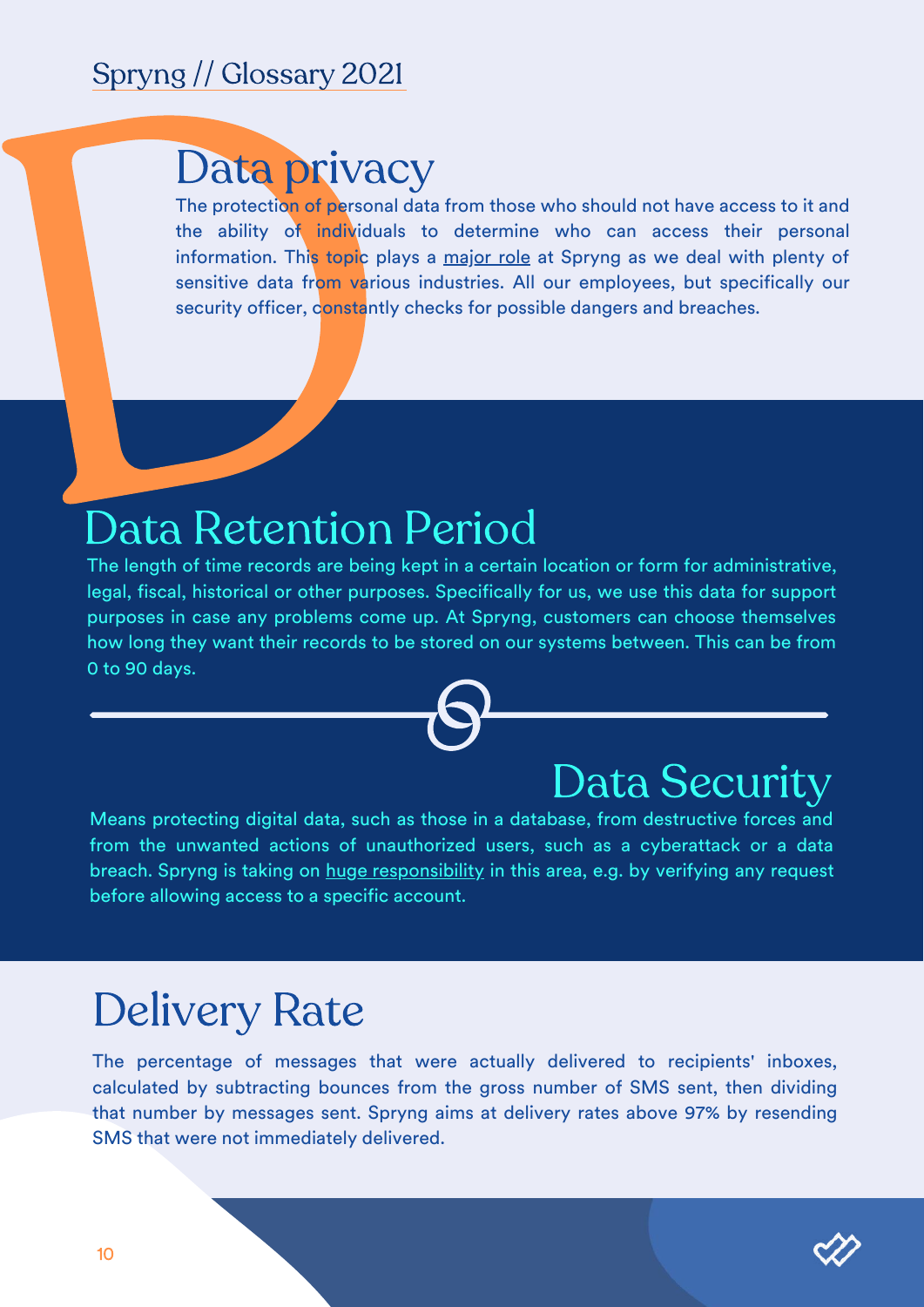## Delivery Report **Callback**

Refers to a request to the API to retrieve the delivery callbacks of certain messages. It is important to note that this counts towards the rate limit per minute.



### Delivery Report

An SMS delivery report shows the current status of the text messages that you submitted to the carrier. These can be seen in the Spryng portal or retrieved as a callback from the API.

#### Downtime

The time during which a machine, especially a computer service, is out of action or unavailable for use. Spryng's downtime in the last two years was 0%, as you can check on our [website.](http://status.spryngsms.com/)

## Electronic Health Record

An Electronic Health Record (EHR) is a software [application](https://nl.wikipedia.org/wiki/Software) in which [medical](https://nl.wikipedia.org/wiki/Geneeskunde) [patient](https://nl.wikipedia.org/wiki/Pati%C3%ABnt) data is stored and made available in digital form and can also be called electronic patient record. These systems work on a real-time, patient-centered basis, mostly in hospitals, that make information available instantly and securely to authorized users. In connection to these systems, SMS is often used for authentication purposes or appointment reminders. Thanks to its origin in the health care sector, we already have many links to different EHR [systems.](https://www.spryng.nl/en/integrations/)

## End-to-End-Encryption

A system of communication where only the communicating users can read the messages. Only the sender and receiver will know the content of an SMS and nobody in between can see the text. All messages sent via Spryng's Gateway are End-toend-encrypted.

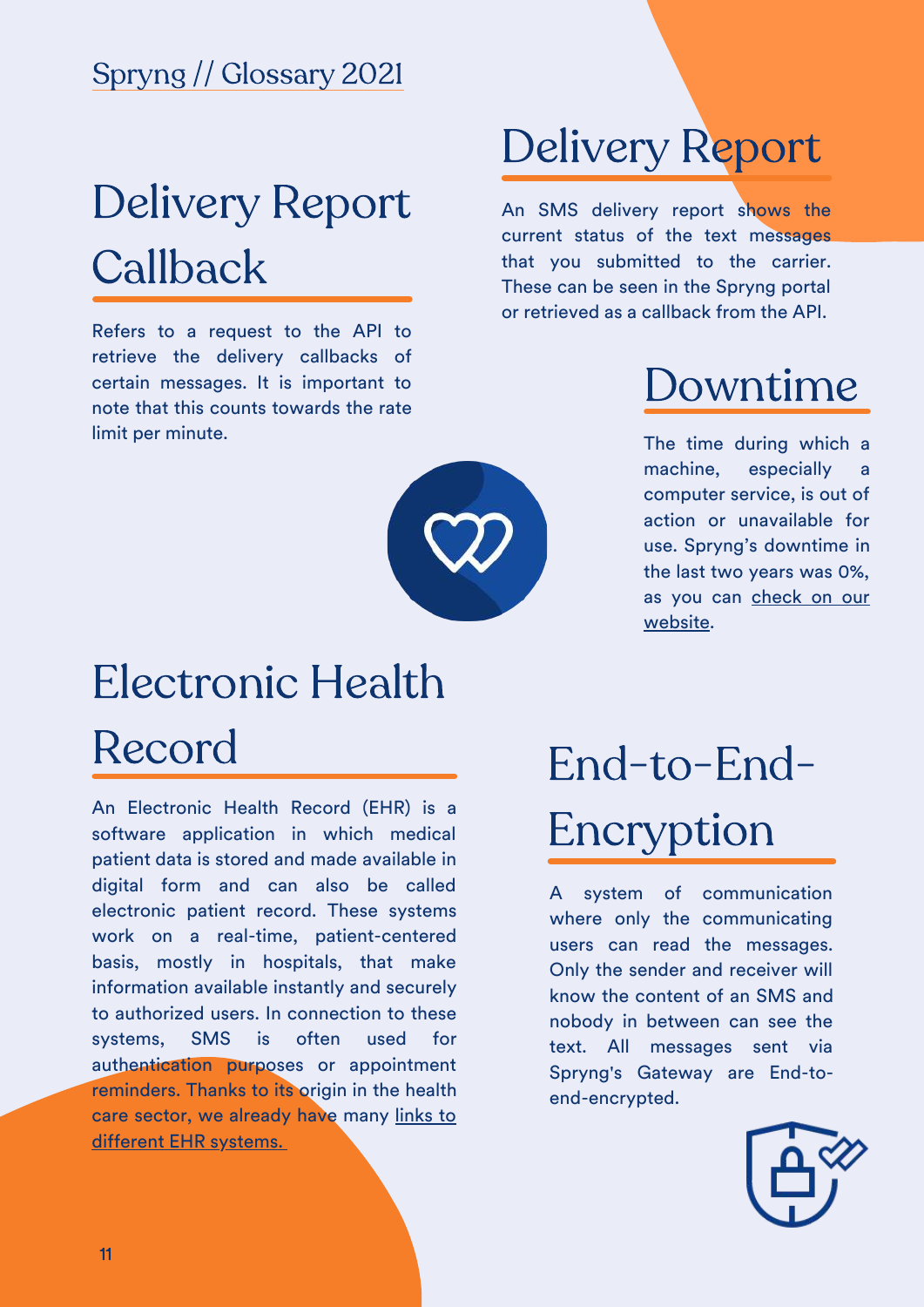### Encoding

Encoding is the process of<br>
Encoding is the process of<br>
converting data from one<br>
form to the other so that it<br>
can be easily processed,<br>
transmitted and translated<br>
uniformly. This is what<br>
happens to SMS texts. Encoding is the process of converting data from one form to the other so that it can be easily processed, transmitted and translated uniformly. This is what happens to SMS texts.

#### Filters

An API includes filters to add extra logic before or after action method executes. Filters can be used to provide features such as logging, exception handling, performance measurement, authentication. The available filters at Spryng and their application can be seen in the API [documentation](https://docs.spryngsms.com/) on the website.

#### GitHub

GitHub is a web-based version-control and collaboration platform for software developers. GitHub facilitates social coding by providing a web interface to the Git code repository and management tools for collaboration. Spryng's API documentation and supporting [information](https://github.com/Spryng) can be found on the respective [GitHub](https://github.com/Spryng) page.

#### Error Code

When a problem occurs on a digital service, an error code and message will appear in the browser. The error code and message that appears is determined by the type of error. Typically the error code consists of a 1 to 4 digit number and a brief message describing the error. If you receive an error code while sending an SMS via Spryng you can find the exact error code and meaning in our [documentation.](https://docs.spryngsms.com/#3-http-status-codes)

## **GDPF**

ation.<br>
Data Protection Regulation<br>
9 - A regulation in EU law on<br>
rotection and privacy in the<br>
n Union and the European<br>
ic Area. It also addresses the General Data Protection Regulation 2016/679 - A regulation in EU law on data protection and privacy in the European Union and the European Economic Area. It also addresses the transfer of personal data outside the EU and EEA areas. All of Spryng's operations are in line with [GDPR](https://www.spryng.nl/en/security/) requirements.



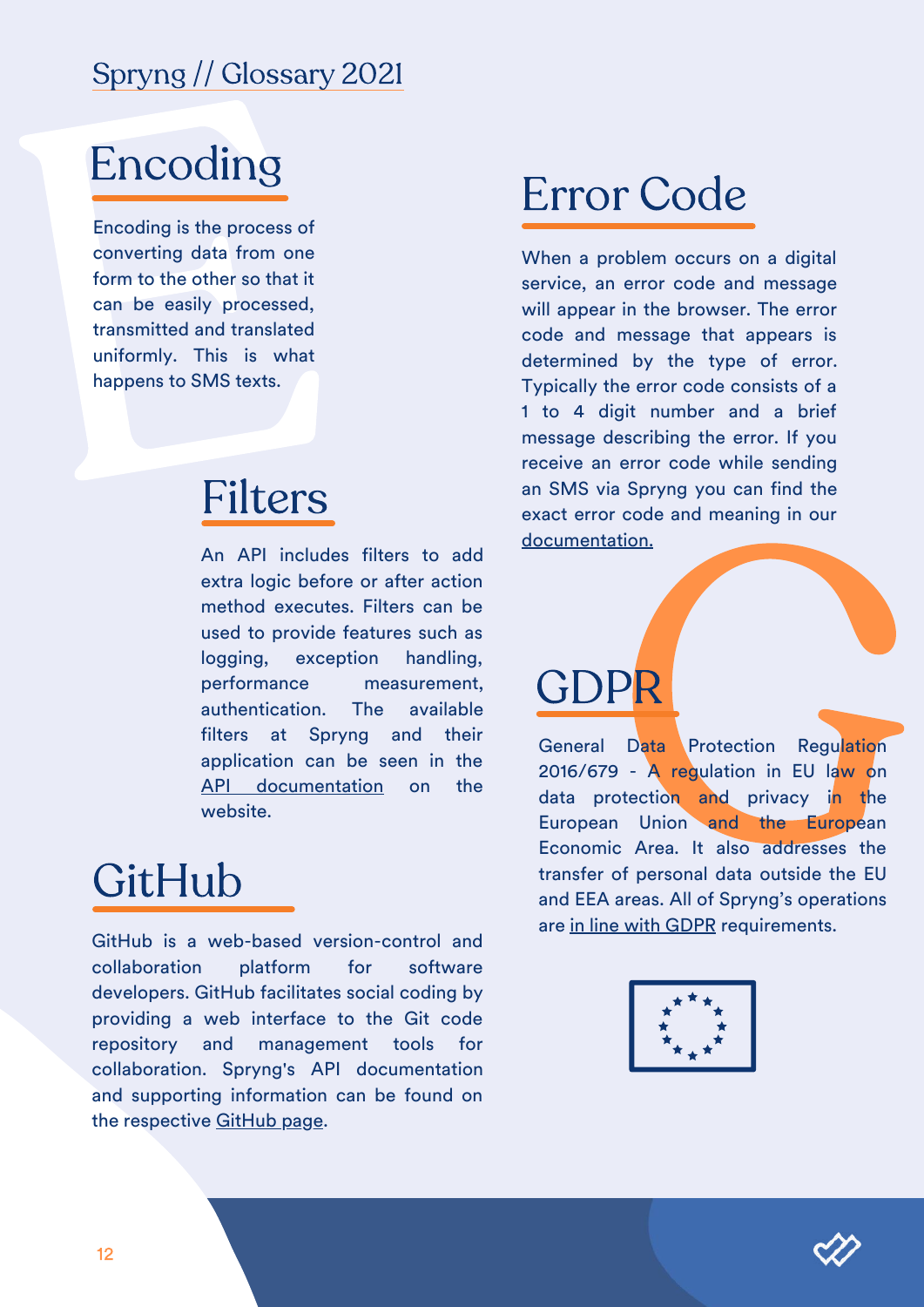## **Grey** Routing

The practice of exploiting a mobile phone network vulnerability which allows SMS traffic to travel for free between international operators. Your message could originate in the UK, and be intended for a UK handset, but by transmitting via selected international networks, it can travel around the world, and come back to be delivered to the UK networks at very little cost. However, this practice results in very poor quality routes and Spryng does not support or use these measures in any way.

An API integration is the connection between two or more applications, via their APIs, that lets those systems exchange data. API integrations power processes throughout many highperforming businesses that keep data in sync, enhance [productivity,](https://www.spryng.nl/en/integrations/) and drive revenue. Spryng's API already has many existing integrations into software applications.

## Integrations

ISO

From Greek "isos" meaning "equal"; It describes the "International Organization for Standardization," a non-governmental organization based in Geneva, Switzerland. The ISO 27001 regulation thereby refers to data security and privacy standards, which Spryng is certified to adhere to at all times. Spryng is the only SMS provider in Europe that has both ISO and [NEN.](https://www.spryng.nl/en/security/)

An open standard file and data interchange format that uses human-readable text to store and transmit data objects consisting of attribute–value pairs and arrays. It is a very common data format, with a diverse range of applications, one example being web applications that communicate with a server - such as Spryng.

## JSON-Format

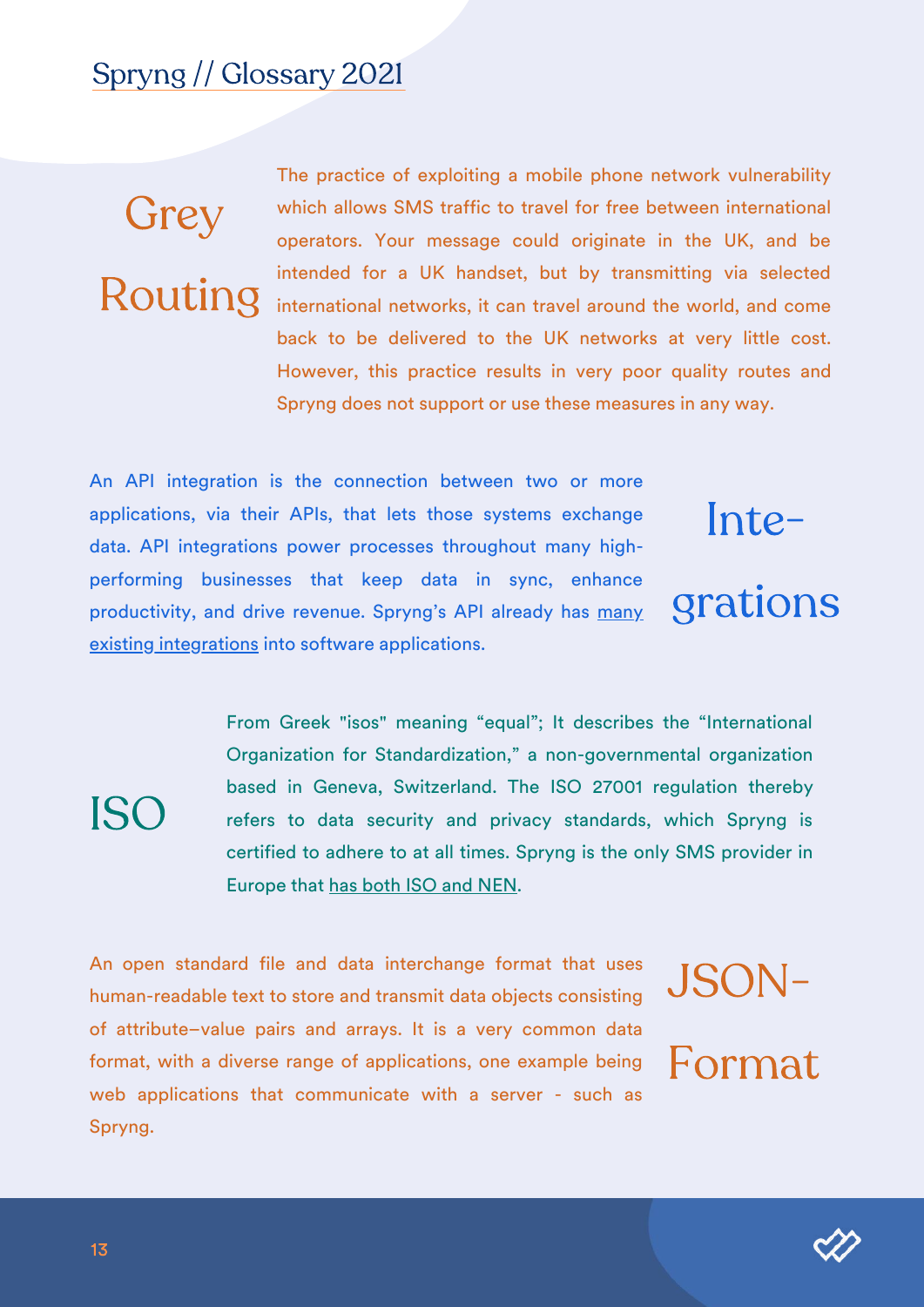## Keyword

An SMS keyword is the word that a consumer sends back to a phone number, usually a a phone number, usually a<br>back. Often, the end result<br>abase to be marketed to in<br>i is meant for when several<br>additional paid service that<br>cked with the operators. short code, to immediately receive information or an action back. Often, the end result of the keyword is to encourage an opt-in or opt-out of a database to be marketed to in the future. They can also indicate which organisation an SMS is meant for when several companies are using a shared short code number. This is an additional paid service that Spryng offers, whereby availability of keywords must be checked with the operators.

#### Last Mile

Long SMS

Last /v<br>
Refers to the sl<br>
be spanned to<br>
logistic compared part of the way<br>
easily be overced and the way<br>
easily be overced and the way Refers to the short geographical distance that must be spanned to provide services to end-customers by logistic companies. Specifically this relatively brief part of the way includes various challenges which can easily be overcome by using SMS messages.



#### Long Code

An SMS long code is a standard, 10 digit number. Just like a short code, it can be used to send and receive SMS messages.

#### Mobile [phones](https://en.wikipedia.org/wiki/Mobile_phone) and their [networks](https://en.wikipedia.org/wiki/Cellular_network) support concatenated short message services to overcome the limitation on the number of [characters](https://en.wikipedia.org/wiki/Character_(computing)) that can be sent in a single [SMS](https://en.wikipedia.org/wiki/Short_message_service) text message (160 characters) transmission. Using this method, long messages are split into smaller messages by the sending device and recombined at the receiving end. Each message is then billed separately, but all are shown as one long SMS to the receiver. This method works until up to 10 SMS messages in one.

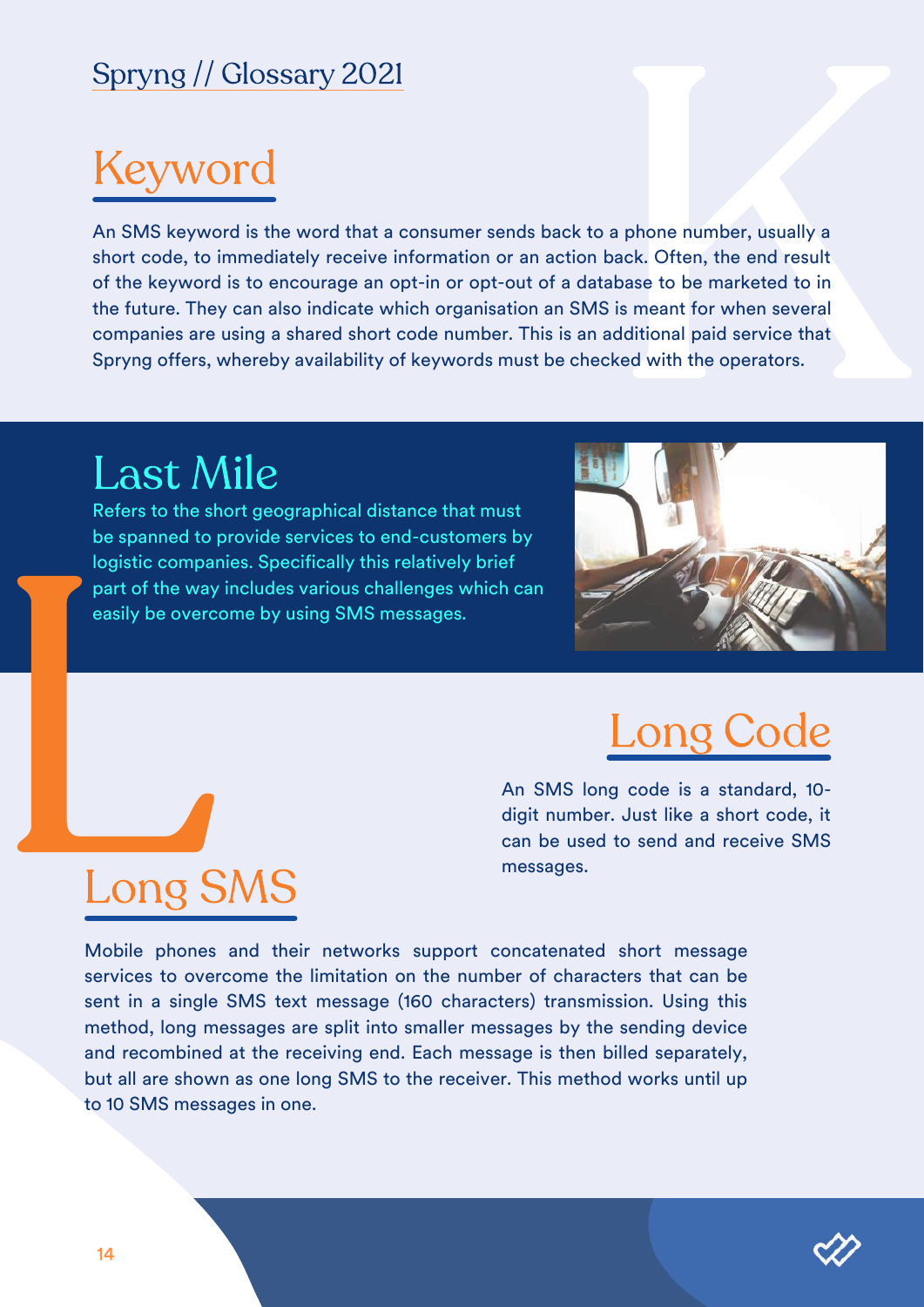#### Machine-to-Human

Machine-to-human (M2H) is communication in which humans co-work with Artificial Intelligence (AI) systems and other machines as opposed to utilizing them as tools or devices. The aim of this machine to human collaboration is to use each other's strength, speed, weaknesses. We see this kind of traffic often at customers for example in combination with alarm systems. p h y s i c a l abilities and to tackle a f o r m itl<br>ne<br>al o f ,M

#### Mail2SMS

Email to SMS, is an alternative method of SMS [messaging](https://www.spryng.nl/en/email-to-sms/) straight from your mailbox. It can be done from any imaginable mail application. This is advisable when no API can be connected to the existing software.

#### MO Gateway

MO (Mobile Originated) messages are any type of messages that flows from a mobile device to a web [application](https://docs.spryngsms.com/) or platform. An MO Gateway is needed to receive SMS in Spryng's platform.

#### Machine to Machine

Two machines "communicating," or exchanging data, without human interfacing or interaction. This includes serial connection, powerline connection or wireless communications in the industrial Internet of Things and can be facilitated via SMS.

## Multi-Factor Authentication

Used to ensure that digital users are who they say they are by requiring that they provide at least two pieces of evidence to prove their identity. One of the factors used can be a code sent via SMS to the user's phone.



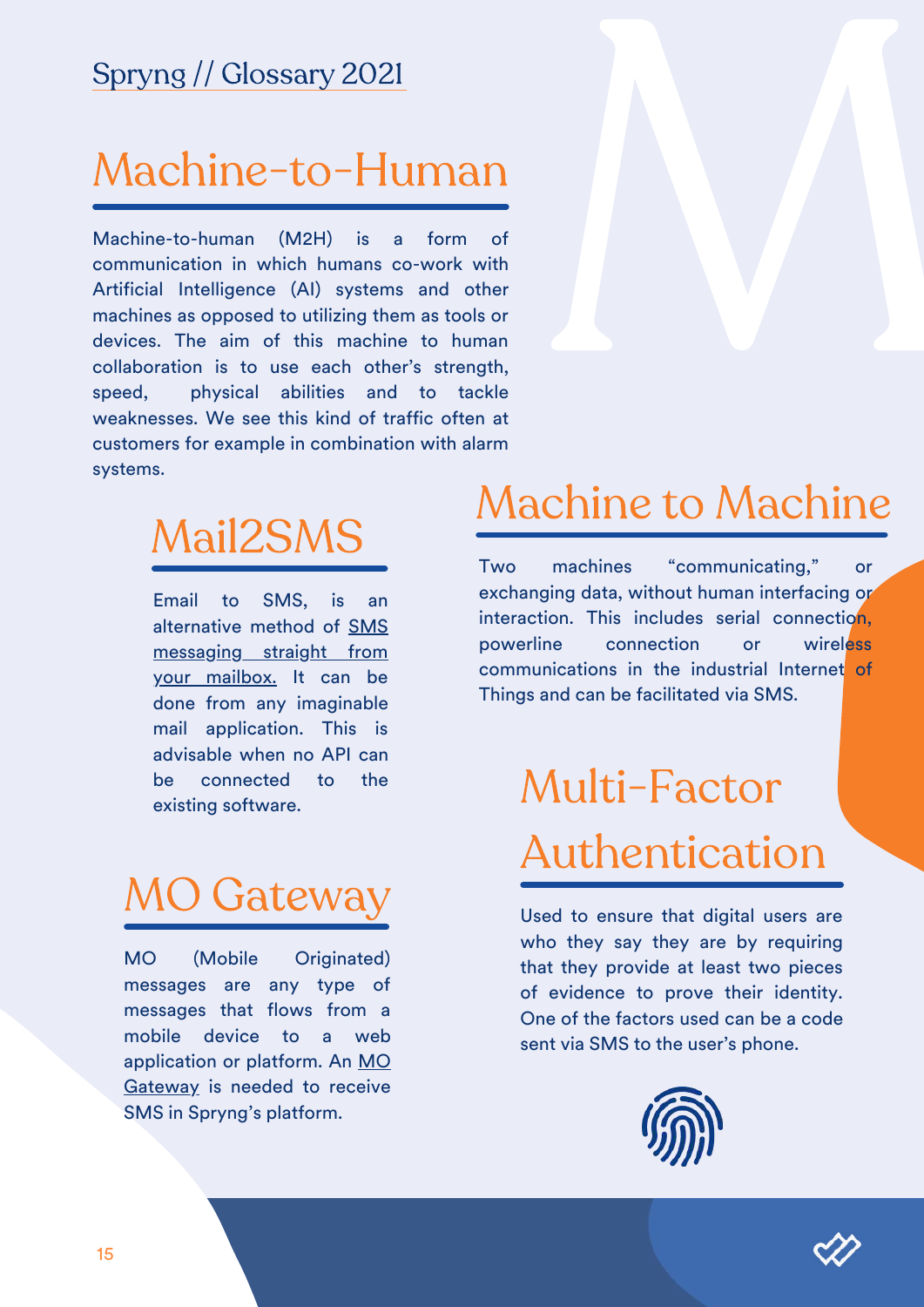## NEN

A private, non-profit organization, operating as the central point in the Netherlands for information on standards and standards development. The NEN 7510 thereby prescribes data security standards in the health care sector. Spryng is [approved](https://www.spryng.nl/en/security/) to work within these regulations, was established in the health care market and thus knows this industry extremely well.



#### **Network**

A mobile network is a [communication](https://en.wikipedia.org/wiki/Communication_network) network where the link to and from end nodes is [wireless.](https://en.wikipedia.org/wiki/Wireless) When joined together, these cells provide radio coverage in order to share resources, exchange files, or allow electronic communications. Spryng is connected to almost 1000 networks in nearly 200 countries. Hence, we send our sms via the fastest routes and with highest quality.

## No-Show

A person who has made a reservation, booking or appointment but neither keeps nor cancels it. This does not only occur in health care, but causes major losses in several industries. A great solution for this problem is sending **SMS** [appointment](https://www.spryng.nl/en/sms-appointment-reminder/) reminders.

#### Net Promoter Score

A Net Promoter Score (NPS) is a score to measure customer loyalty and satisfaction. This score can be calculated by asking customers how likely they are to recommend your product or service to others on a scale of 0-10. Not only can SMS messages help improve your customer [experience](https://www.spryng.nl/en/logistics/) but also the survey to find out your current NPS can be conducted via SMS.

#### **Notification**

The action of notifying someone via SMS. This can, for example, be an appointment reminder.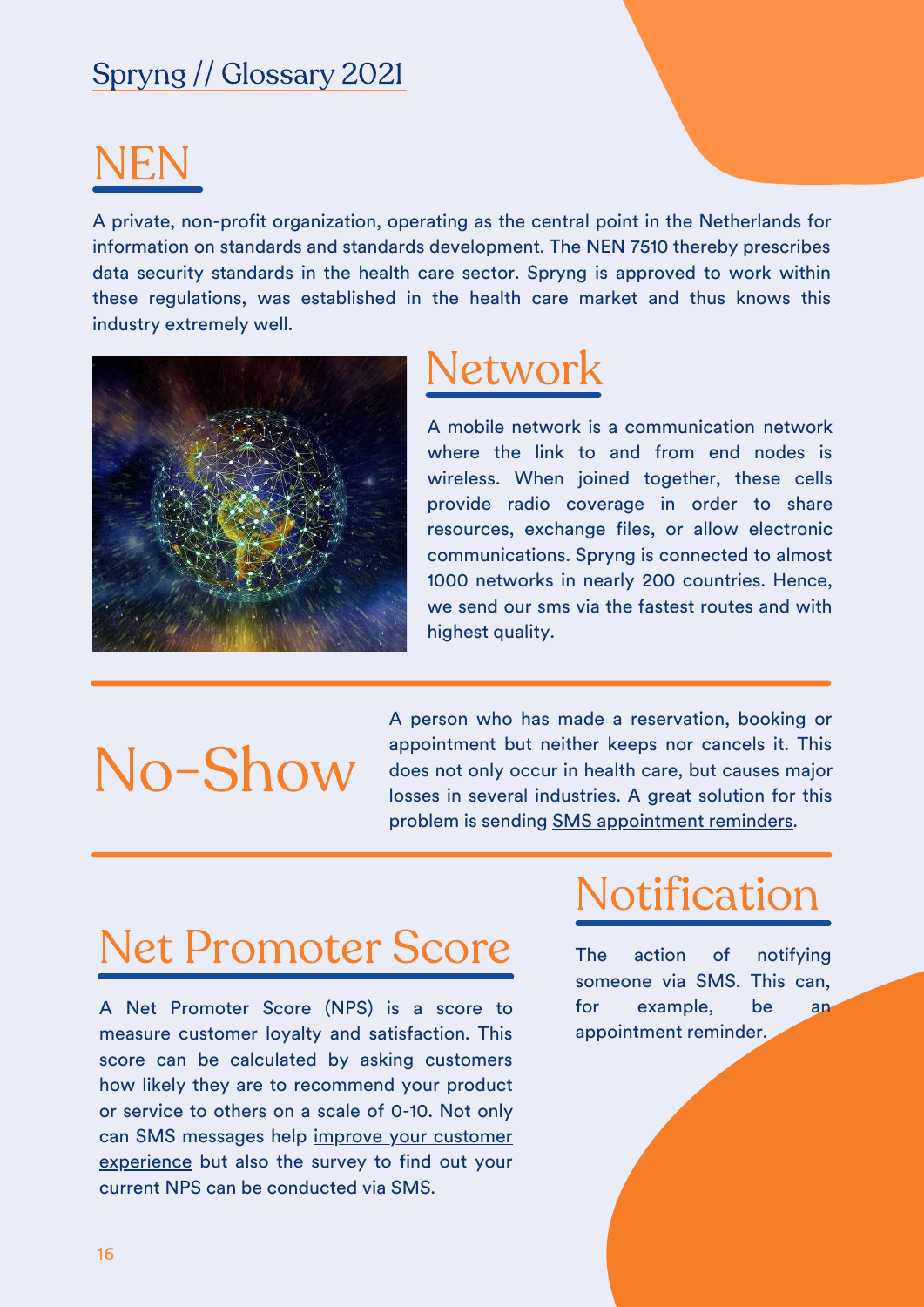pptimal a service works.<br>
opened divided by the<br>
value is extraordinarily<br>
similar communication<br>
SMS are read within 3 A figure measuring how successful or opti<mark>mal a se</mark>rvice works. It is measured with number of SMS opened divided by the gross amount of messages sent. This value is extraordinarily high for SMS services in comparison to similar communication via mail or push notifications: 98% of SMS are read within 3 minutes!

A mobile network operator (MNO), also known as a cellular company, or mobile network carrier, is a provider of wir[ele](https://en.wikipedia.org/wiki/Wireless_communications)ss communications services that owns or controls all the elements necessary to sell and deliver services to an end user. Spryng cooperated with various local operators in countries all over the world to ensure best quality routes.

OTP, also one-time PIN or dynamic password, is a password that is valid for only one login session or transaction, on a computer system or other digital device. OTPs avoid several shortcomings that are associated with traditional (static) password-based authentication; one implementation is two-factor authentication. OTPs can [safely](https://www.spryng.nl/en/sms-authentication/) be sent in an SMS via Spryng's systems and will be delivered within Spryng // Glossary 2021<br>
Opening Rate<br>
A figure measuring how successful or optimal a ser<br>
It is measured with number of SMS opened divid<br>
gross amount of messages sent. This value is exile<br>
wia mail or push notifications:

#### Originator

A person who creates or initiates something. In this case it is the person or company the SMS is sent from. This is one of the parameters required f o r some calls on the API.

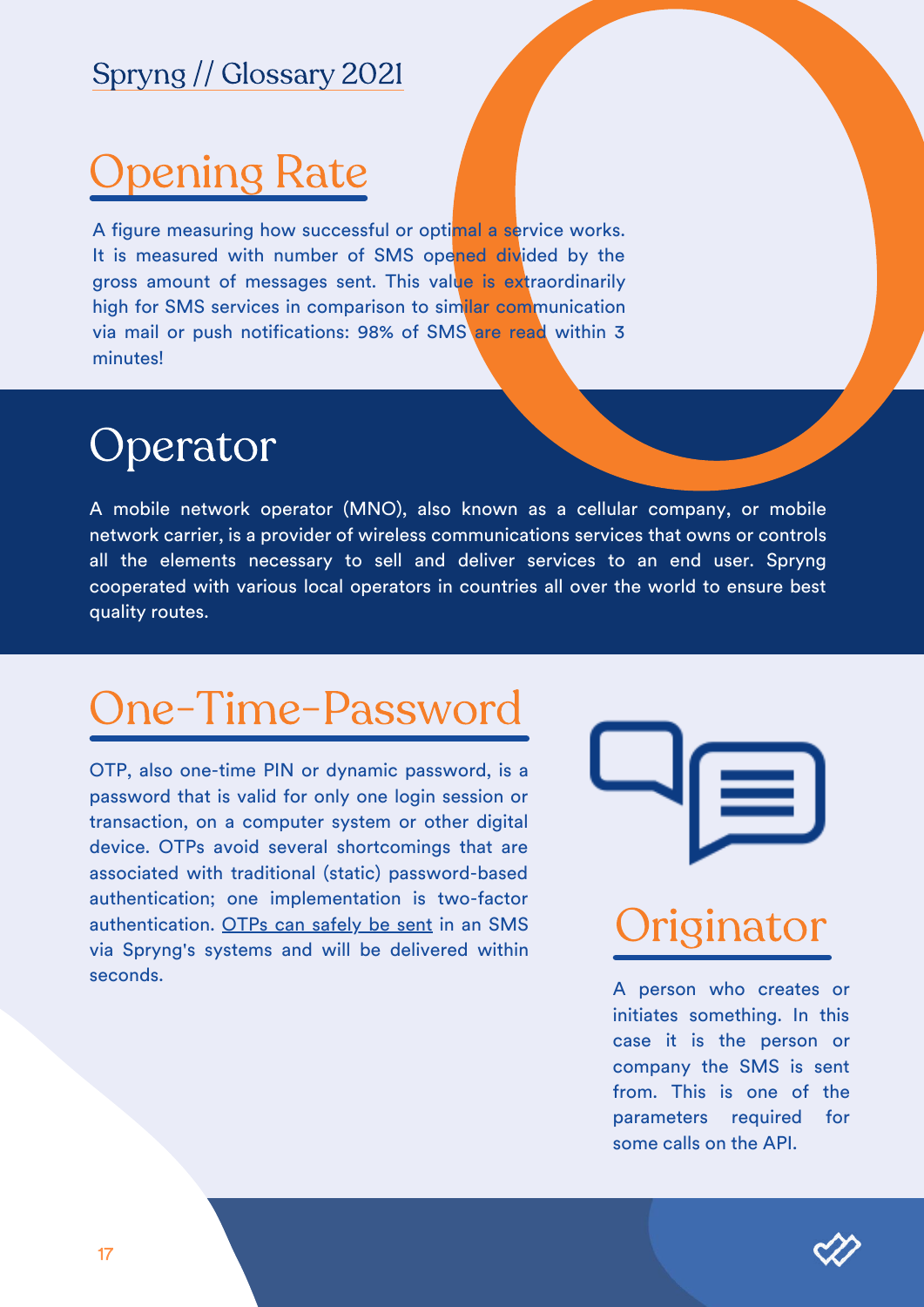## Opt-In

To choose to do or be involved in something, for example to allow for receiving promotional SMS from a business. In that case people need to specifically consent to be contacted by your organisation.

### Opt-Out

Refers to several methods by which individuals can avoid receiving unsolicited product or service information. This ability is usually associated with direct marketing campaigns such as e-mail or SMS marketing. This is often done via a link included in the SMS or by sending back a specific pre-set text or keyword.



#### Parameters

API parameters are the variable parts of a resource. They determine the type of action you want to take on the resource. Each parameter has a name, value type and optional description. In simple terms, API parameters are options that can be passed with the endpoint to influence the response. These can [include](https://docs.spryngsms.com/) originator, message ID, recipient, scheduled from or route, depending on the action called.

#### Penetration Testing

Also known as a pen testing or ethical hacking, it is an authorized simulated cyberattack on a computer system, performed to evaluate the security of the system; this is also used to assess the security of the [systems](https://www.spryng.nl/en/security/) Spryng is using.

#### Plain Text

A specifically simple character set that allows for the longest sms length. It includes a number of basic [characters](https://docs.spryngsms.com/), such as letters, numbers, the most common punctuation signes as well as a minor amount of special signs.

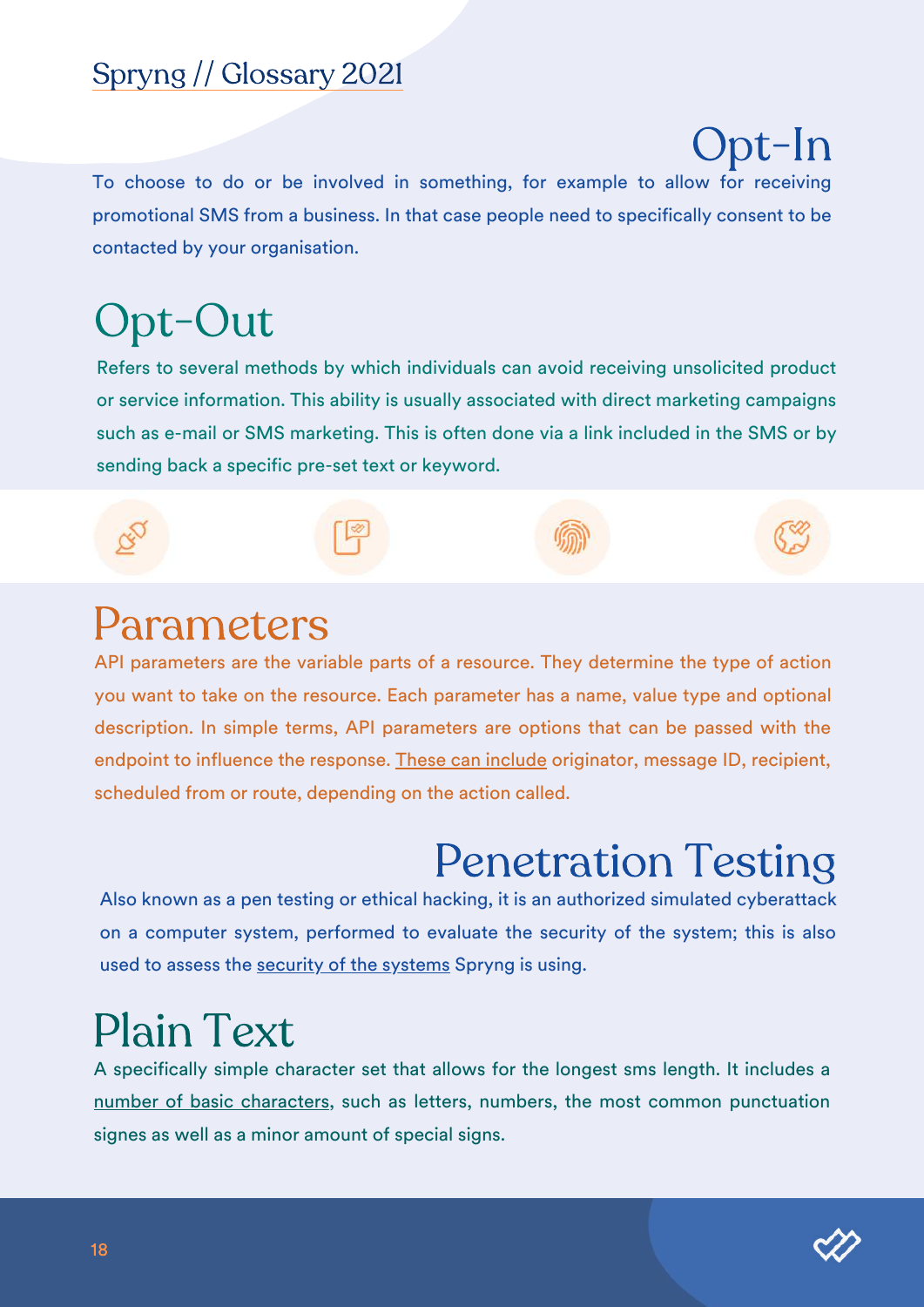## Plug & Play

A standard for the connection of software or devices to personal computers, whereby a device only needs to be connected to a system in order to be configured to work perfectly, without any action/bigger efforts by the user. [Sending](https://www.spryng.nl/en/sms-api/) SMS via Spryng can be set up according to this method as there already are many existing [integrations](https://www.spryng.nl/en/integrations/) into different softwares.



#### Prio-Routing

Different uses of SMS have different requirements to the routes used. As such, when using SMS for authentication purposes, it is crucial that the delivery is highly secure and tremendously fast. For this reason we use prio-routes to send out, for example, one-time-passwords to be delivered within a maximum of 4 seconds.

#### Postpaid

Postpaid allows you to make unlimited usage of services which you pay for at the end of the month. At Spryng it is possible to receive every beginning of the month an invoice for the really used volume of the previous month.

#### Promotional SMS

[Promotional](https://www.spryng.nl/en/bulk-sms/) or marketing messages typically refer to any message sent for promoting, up-selling, or advertising a business. They are the third type of SMS, next to authentication and transactional messages. For sending these kind of messages you need a opt-in from the receiver.



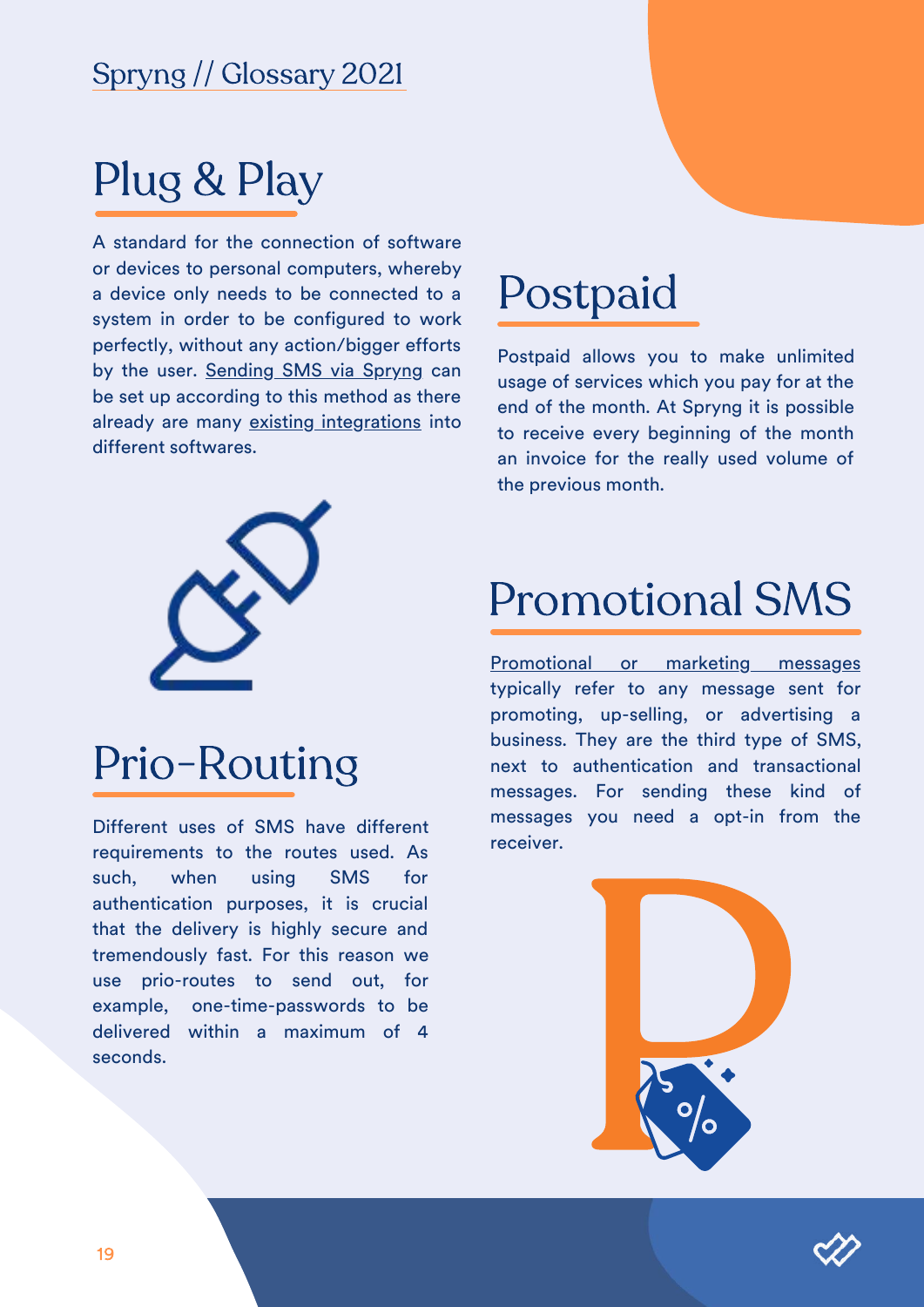#### Rate Limit

Used to control the amount of incoming and outgoing traffic to or from a network. For example, let's say you are using Spryng's API, which is [configured](https://docs.spryngsms.com/) to allow 1200 requests per minute. If the number of requests you make exceeds that limit, then an error will be triggered.



## Rich Communication **Services**

A next generation SMS protocol that upgrades text messaging. Rich [Communication](https://www.spryng.nl/en/rcs/) Services (RCS) allows features like payments, high-resolution photo & file sharing, location sharing, video calls, and much more. This is a future option that Spryng is working on at the moment. If your company implemented the REST API, you will soon be able to use it.

#### Recipient

A person or thing that receives or is awarded something, in this case the person an SMS is delivered to. For every message, the recipients can be seen in the statistics in the portal.

#### REST API

Also RESTful API, is an application programming interface that conforms to the constraints of REST-architectural style and allows for interaction with RESTful web services. REST stands for [representational](https://www.spryng.nl/en/sms-api/) state transfer. Our **REST API** has more functionalities than the Simple API and is constantly updated. At the moment, you can only send SMS, but in the future also RCS and WhatsApp Business will be available via the REST API.

#### Reference

The unique ID of a message with which it can be identified. It is needed, for example, to retrieve information on the status of the message via an API call.

#### Routes

Routing is the process of selecting a path for traffic in a network or between or across multiple networks. It is performed in many types of networks, including the public telephone network, and computer networks. Spryng offers different routes for different uses of SMS to always ensure the best quality and the best price. We can even connect personal routes for specific companies.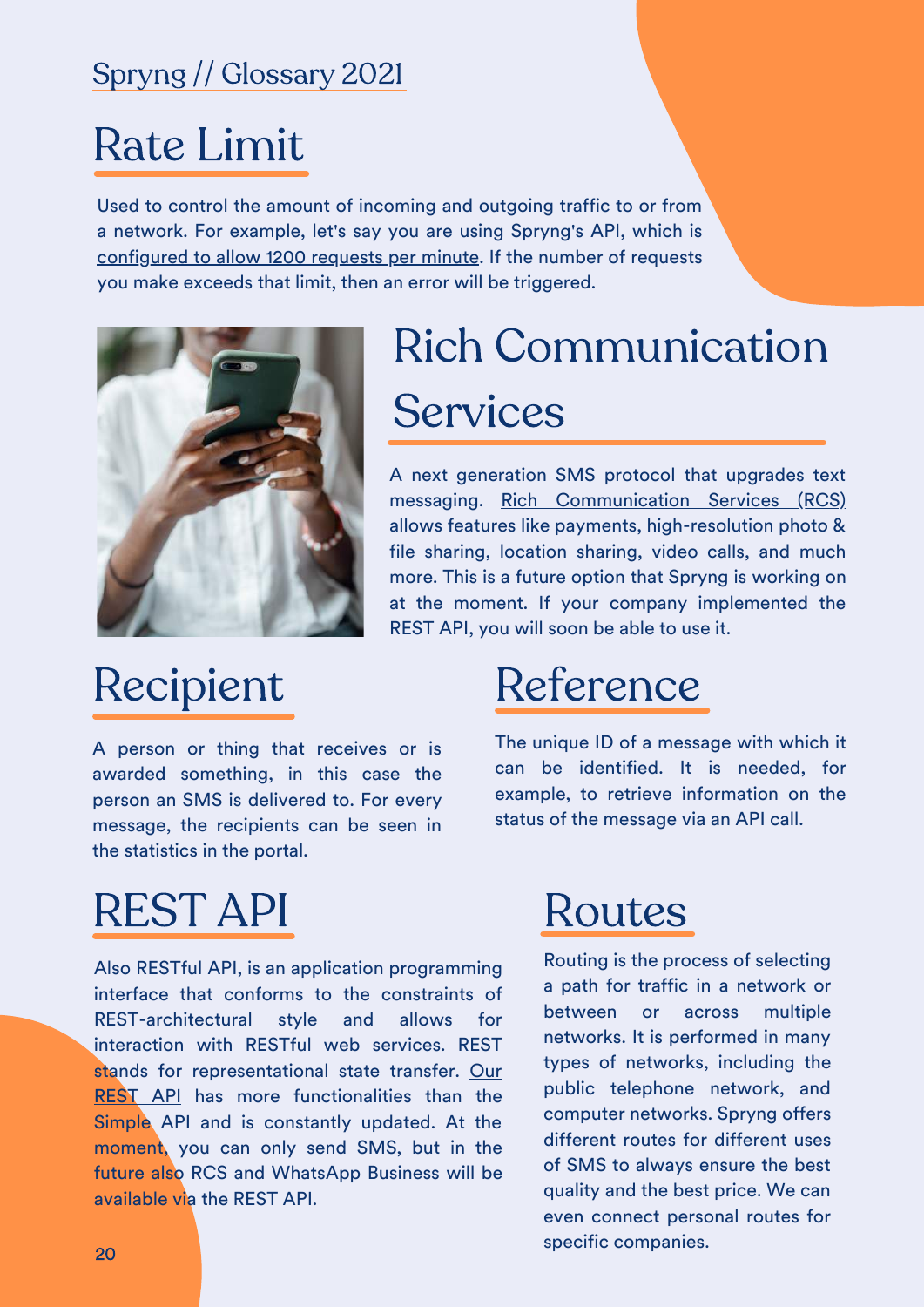

### Software Development Kit

A Software Development Kit (SDK) is a set of tools provided by the manufacturer of a platform, operating system or programming language. SDKs help software developers create applications for that specific platform, system, or programming language. SDKs for Spryng can be found via the [website](https://github.com/Spryng) using Github.

#### Secret Key

An encryption key that is kept concealed. At Spryng, it refers to the Secret Key, which you need to add to integrate the Simple API.

#### Sender ID

The name or number that identifies the sender of an SMS message. When a message is delivered to a mobile phone, the recipient may see a row of digits, a word made from letters or a combination. The length of these is limited to 11 numbers or 14 characters and it is set in the portal. Please note that in some countries restrictions apply and the sender ID is overwritten or a prefix is required.

#### **SFTP**

In computing, the SSH File Transfer Protocol is a network protocol that provides file access, transfer, and management over any reliable data stream. It was designed by the Internet Engineering Task Force as an extension to provide secure file transfer capabilities. At Spryng we use this so customers can upload their recipients file on a save server and we collect this data and place it in their Spryng account.

### **Shortcode**

Also short numbers, are short digit sequences, significantly shorter than telephone numbers, that are used to address messages in the short message service systems of mobile network operators. In addition to messaging, they enable recipients to reply to the messages received; please be aware that this is an additional paid service.

### Smishing

The fraudulent practice of sending text messages purporting to be from reputable companies in order to induce individuals to reveal personal information, such as passwords or credit card numbers. Spryng has various mechanisms in place to prevent imposters from using our systems and endangering our clients or their customers.

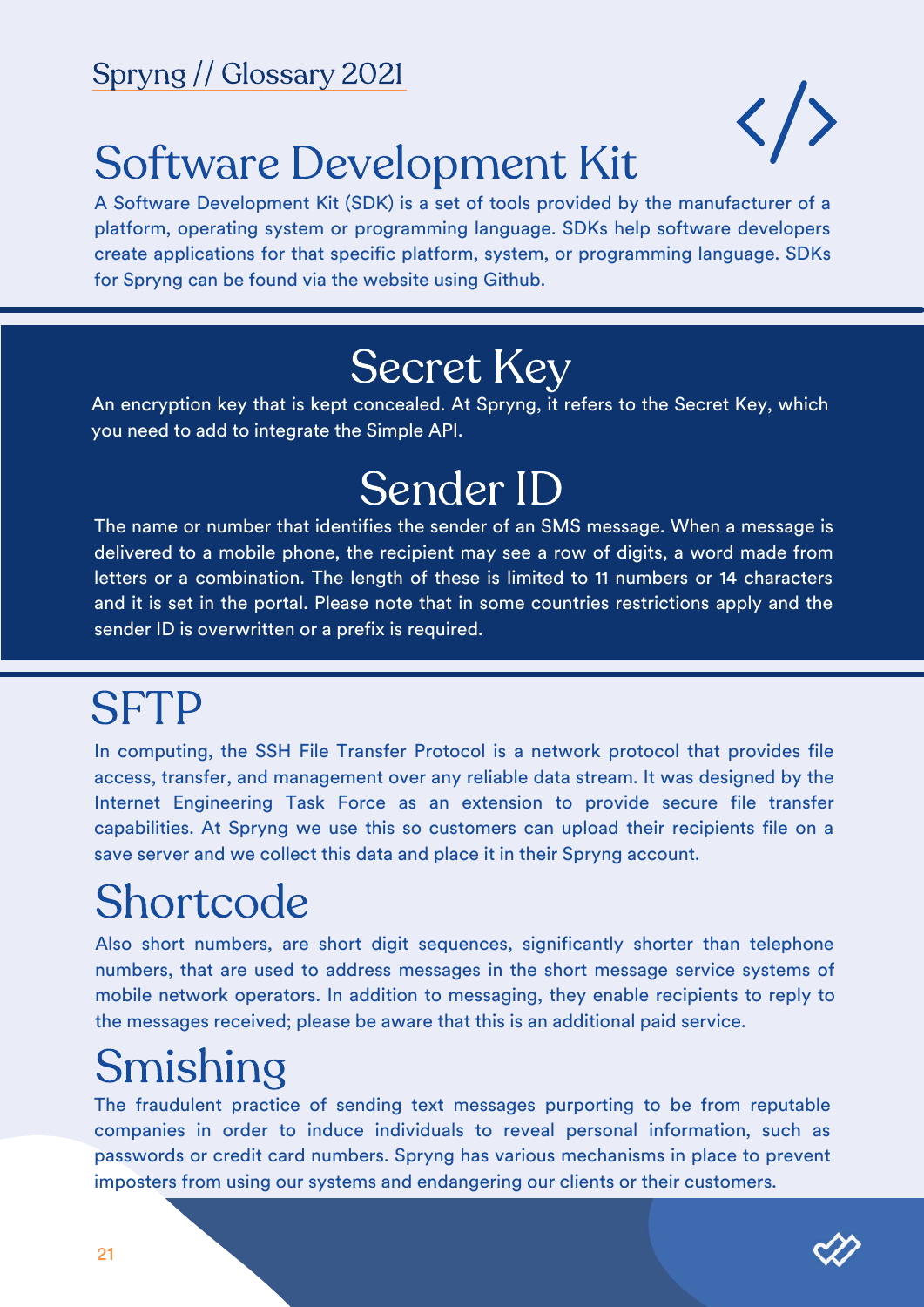**SMS** 

Short [Message](https://www.spryng.nl/en/sms-api/) Service is a text messaging service component on mobile devices. The length of the texts is limited to 160 characters plain- or 70 characters Unicode-text and there is no internet, but just a network connection needed to send and receive the SMS.

#### SMS Gateway

Enables a computer to send and receive SMS text messages to and from an SMS capable device over the global telecommunications network (normally to a mobile phone). The SMS [Gateway](https://www.spryng.nl/en/sms-gateway/) translates the message sent, and makes it compatible for delivery over the network to be able to reach the recipient. Spryng's API functions as an SMS Gateway.

#### SMS Log

An official record of all messages sent and received which can easiest be retrieved in the portal. It states time, date, status, sender and recipient of a message.

### SMS Marketing

Sending promotional campaigns or [transactional](https://www.spryng.nl/en/bulk-sms/) messages for marketing purposes using text messages. These messages are mostly meant to communicate time-sensitive offers, updates, and alerts to people who have consented to receive these messages from your business. This is a growing trend.

#### SMS Provider

An SMS service provider is a business entity that provides SMS messaging services but is not a mobile network operator. It acts as a middleman between mobile network operators and SMS service users, also companies. SMS service providers are also known as SMS gateway providers and Spryng is one of them.

#### SMS Strategy

A part of the marketing strategy involving the use of SMS for promotional purposes to increase customer satisfaction, NPS and revenue all at once.

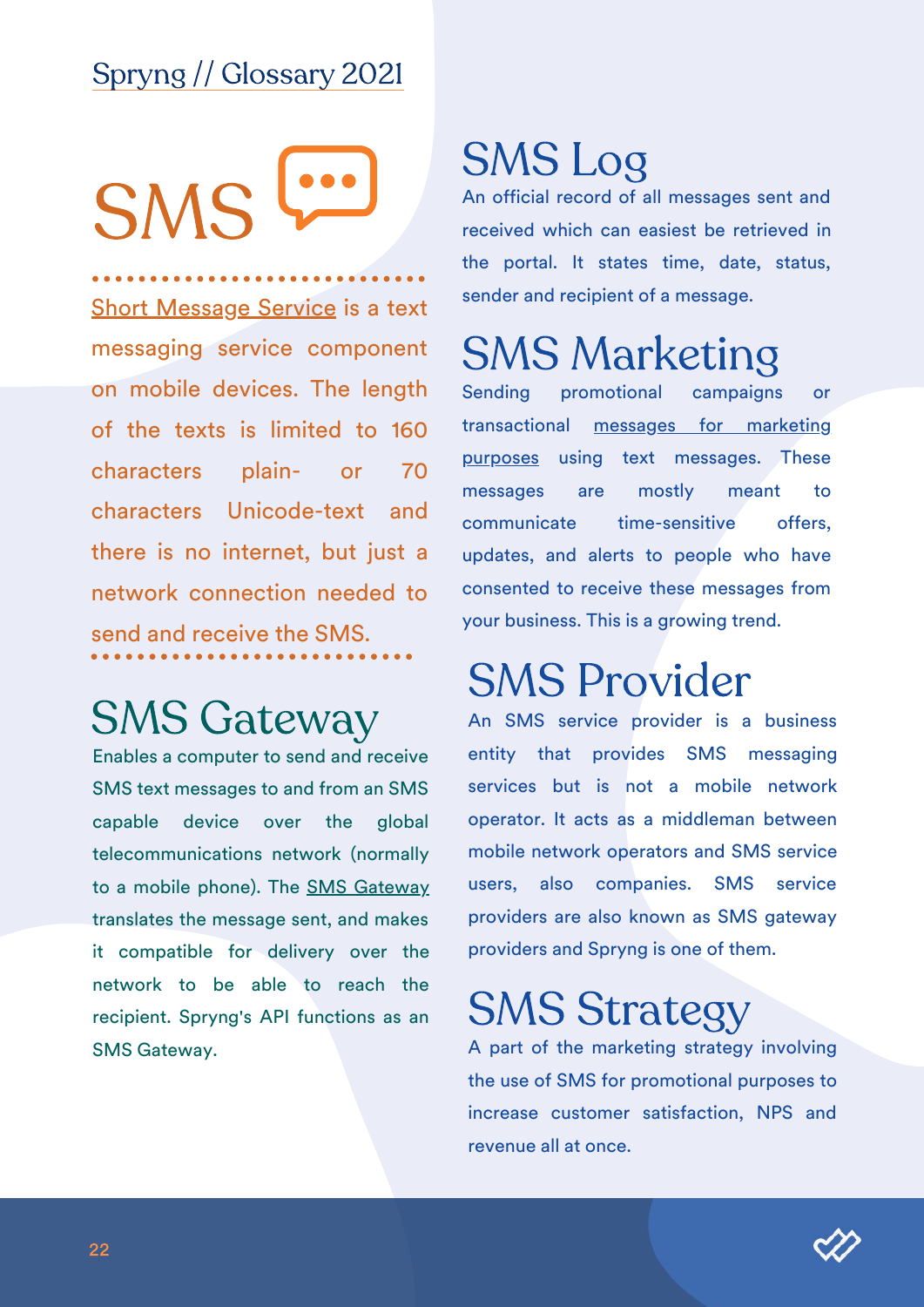#### SSL Certificate

SSL Stands for secure sockets layer. It refers to a protocol for web browsers and servers that allows for the authentication, encryption and decryption of data sent over the Internet. As Spryng is highly concerned with security, our [website](https://www.spryng.nl/en/security/) and portal work with SSL protocols to keep your information as safely as possible.

### Staggered Prices

Prices for credits to send SMS are staggered at Spryng. There are no set-up or monthly fees, just the price of the credits. They are valid for one year and there is a minimum amount to be bought, with a quantity discount given at certain set amounts.

#### Status

Describes the current status of an SMS sent. This can be seen, sent, delivered, pending, cancelled or failed. The status of a message can be seen in the statistics in the portal or via a request from the API.

#### String

A String API is how you get language text strings to use in the user interface. It handles internationalisation issues, and will use a number of settings and environment variables to present the best text to every user. [Spryng's](https://docs.spryngsms.com/) API makes use of strings.

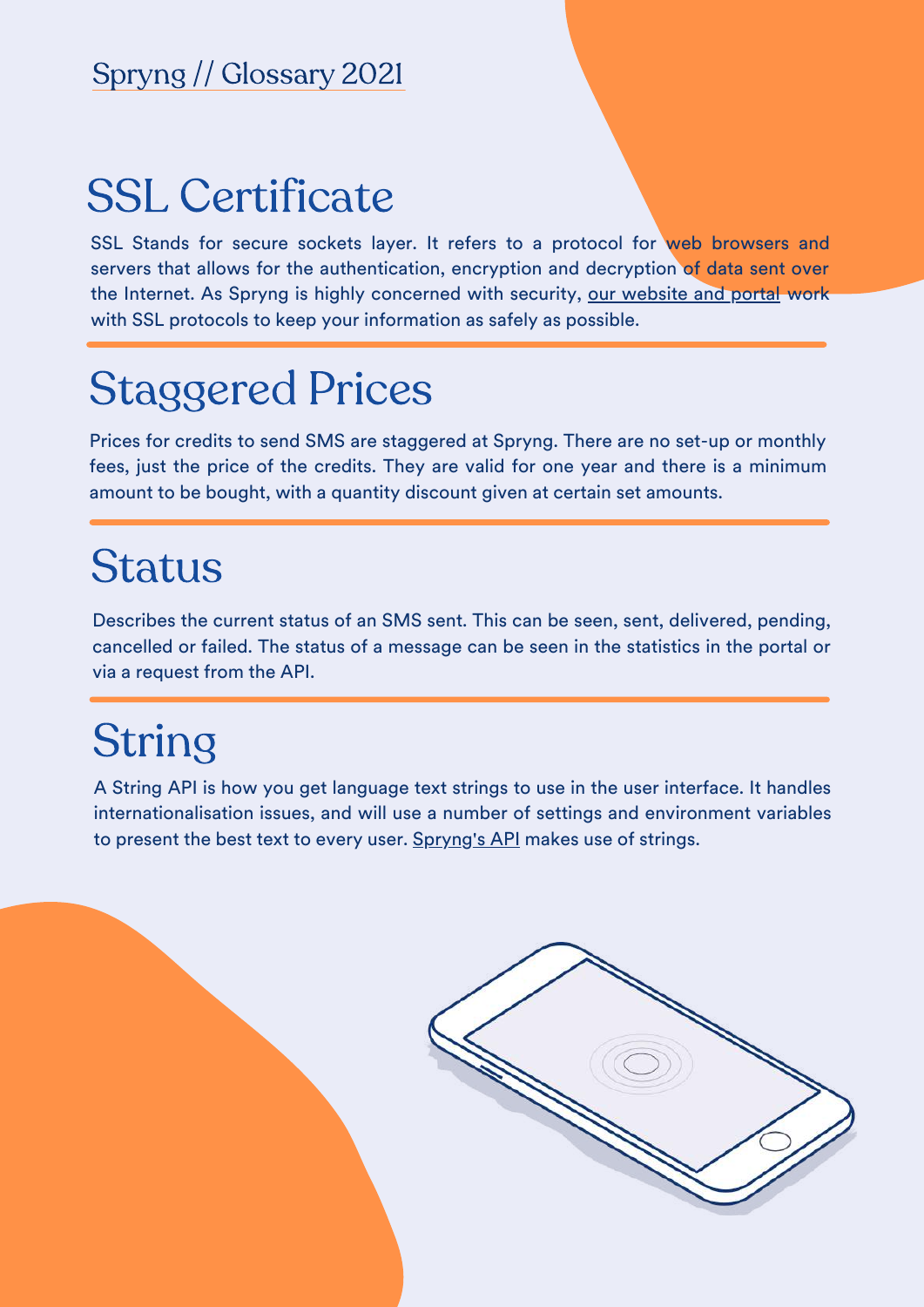## **Subaccounts**

A segregated account nested under a larger account. These separate accounts get access via their own password and username, while the main account can supervise all actions taken in all accounts. This configuration is a useful tool for different departments, clients or uses of SMS in order to keep an organised overview over all messages sent and credits used.

### **Sustainability**

The capacity to maintain in an ongoing way across various domains of life. In the 21st century, it refers generally to the capacity for Earth's biosphere and human civilization to co-exist. SMS is a communication service that is highly [ecological](https://www.spryng.nl/en/why-spryng-and-sending-sms-is-pretty-green/) and supports sustainability by using a minimal amount of resources.

#### **Templates**

Text messaging templates provide pre-set text that can be used to quickly send common text messages without typing the message itself. These templates can be set up in the Spryng portal and may include custom fields which are then filled with name, date and time of an appointment or other custom data saved in the address book. These templates can be reused and thus increase efficiency when sending out SMS.

#### Time Restrictions

In some countries, SMS faces many regulations on its use. One example are time restrictions, e.g. between which hours it is permitted to send promotional messages. Of course Spryng is aware of these regulations and respects them in its operations.

#### Time Stamp

positive the time<br>
and the when an SMS was<br>
interested. These can be<br>
for every single message<br>
atatistics section in the<br>
integrations and<br>
ERP and<br>
dinto these<br>
is to be sent A digital record of the time and date when an SMS was sent or received. These can be seen for every single message in the statistics section in the Spryng portal.

#### Transport Management System

A logistical platform to manage supply chain, transportation, operations and documentation. A TMS usually "sits" between an ERP and warehouse/distribution module. Our API can be integrated into these systems with ease to allow for SMS notifications and alerts to be sent automatically in order to increase efficiency and lower costs.

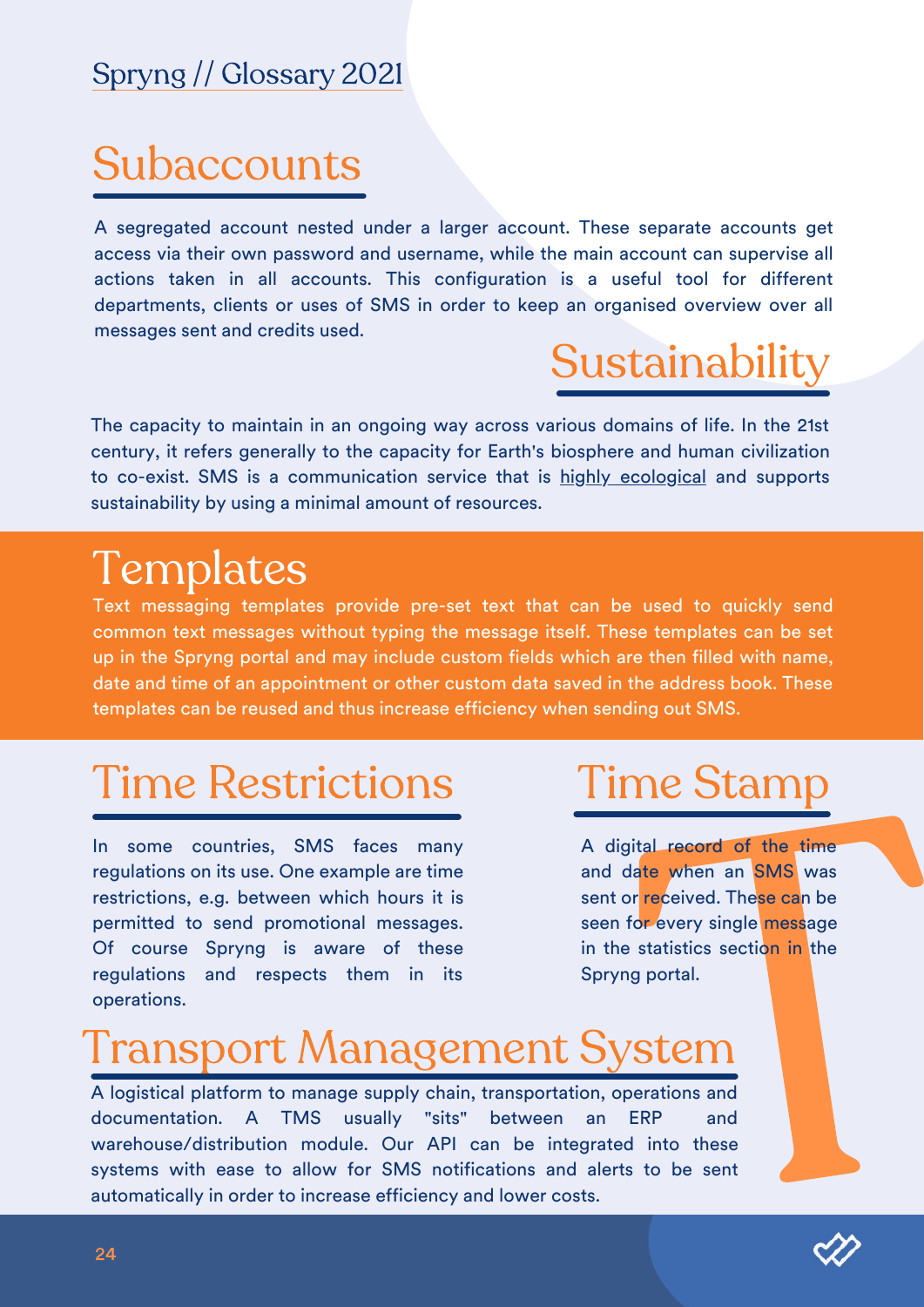## Top-Up

Generally, add to a number or amount to bring it up to a certain level. Specifically, at Spryng we refer to topping up when talking about buying additional credits via the platform. There is also an option for automatic top-ups once a certain low level of available credits is reached.



### Two-Way

#### Communication

A form of transmission in which both parties involved transmit information rather than a one-sided conversation or monologue. Two-way communication is often referred to as interpersonal communication and is, amongst others, possible via short message services. This means that the recipient of your SMS can also reply to your message.

## Transactional Message

At its core, a transactional message is an automated message that's triggered by an action a given consumer takes. These include notifications and reminders and are one possible type of SMS.

## Two-Factor-Authentication

[Two-Factor-Authentication](https://www.spryng.nl/en/sms-authentication/) (2FA) is a method of establishing access to an online account/platform/website or computer system that requires the user to provide two different types of information. One of these types can be a one-time password or code sent via SMS. It strongly increases security in comparison to using a static password and username only.

#### Unicode

An international encoding standard to use with different languages and scripts, by which each letter, digit, or symbol is assigned a unique numeric value that applies across different platforms and programs. Unicode-texts can be sent via SMS with up to 70 [characters](https://docs.spryngsms.com/) [w](https://docs.spryngsms.com/)hich allows for sending the most special characters as well.

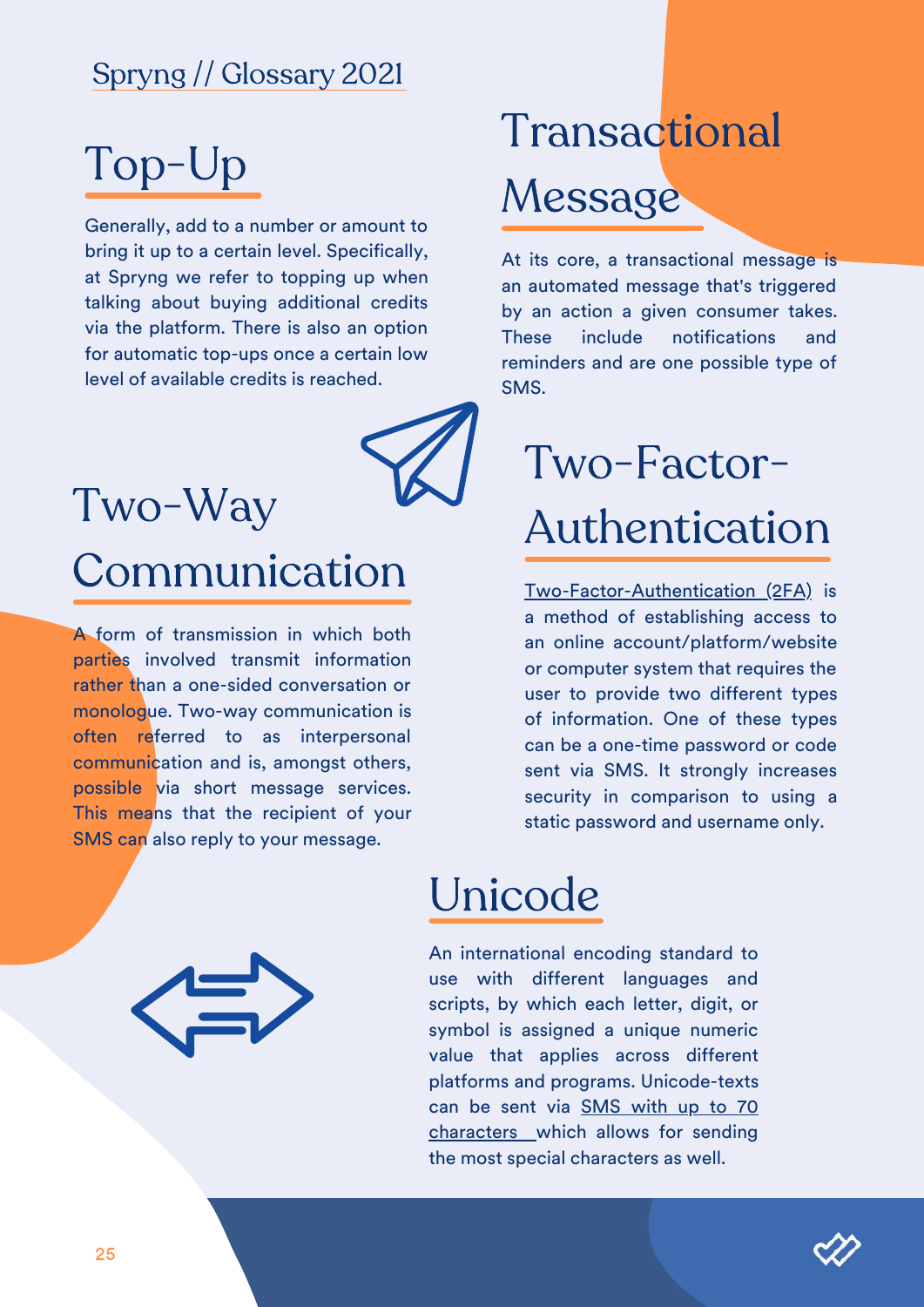#### Virtual Private Cloud

An on-demand configurable pool of resources allocated within a cloud environment, providing a certain level of isolation between the different organizations using the resources. Spryng is using Amazon Web Service's servers located within the EU, which automatically adjust the space used depending on the current volume.

## Virtual Mobile Number

A Virtual Mobile Number (VMN) is a telephone number that is not tied to a specific phone device or line and allows the user to redirect and route calls from one number to another number, IP address, or device. It can be used to receive SMS on a computer and is not country specific. It can also be used as a Sender ID. Please note, that this service is an additional paid offer.

#### Volume

At Spryng, this specifically refers to the amount of SMS sent, usually within a month. Depending on the volume of messages sent and especially volume of credits bought, we offer [staggered](https://www.spryng.nl/en/pricing/) prices.

#### WhatsApp for Business

A free to download app which was built with the small business owner in mind. WhatsApp Business makes interacting with customers easy by providing tools to automate, sort and quickly respond to messages. The use of the service is connected to additional costs and when using businesses have to keep in mind that a customer service is necessary to respond to incoming messages. You will soon be able to use WhatsApp Business with our REST API.

### [Whitelisting](https://www.spryng.nl/whatsapp/)

The practice of explicitly allowing some identified entities access to a particular privilege, service, mobility, access or recognition. It is the opposite of blacklisting. At Spryng, we whitelist, so allow, specific contents, numbers and senders in the respective countries and regions after thorough background checks and research depending on the local restrictions.